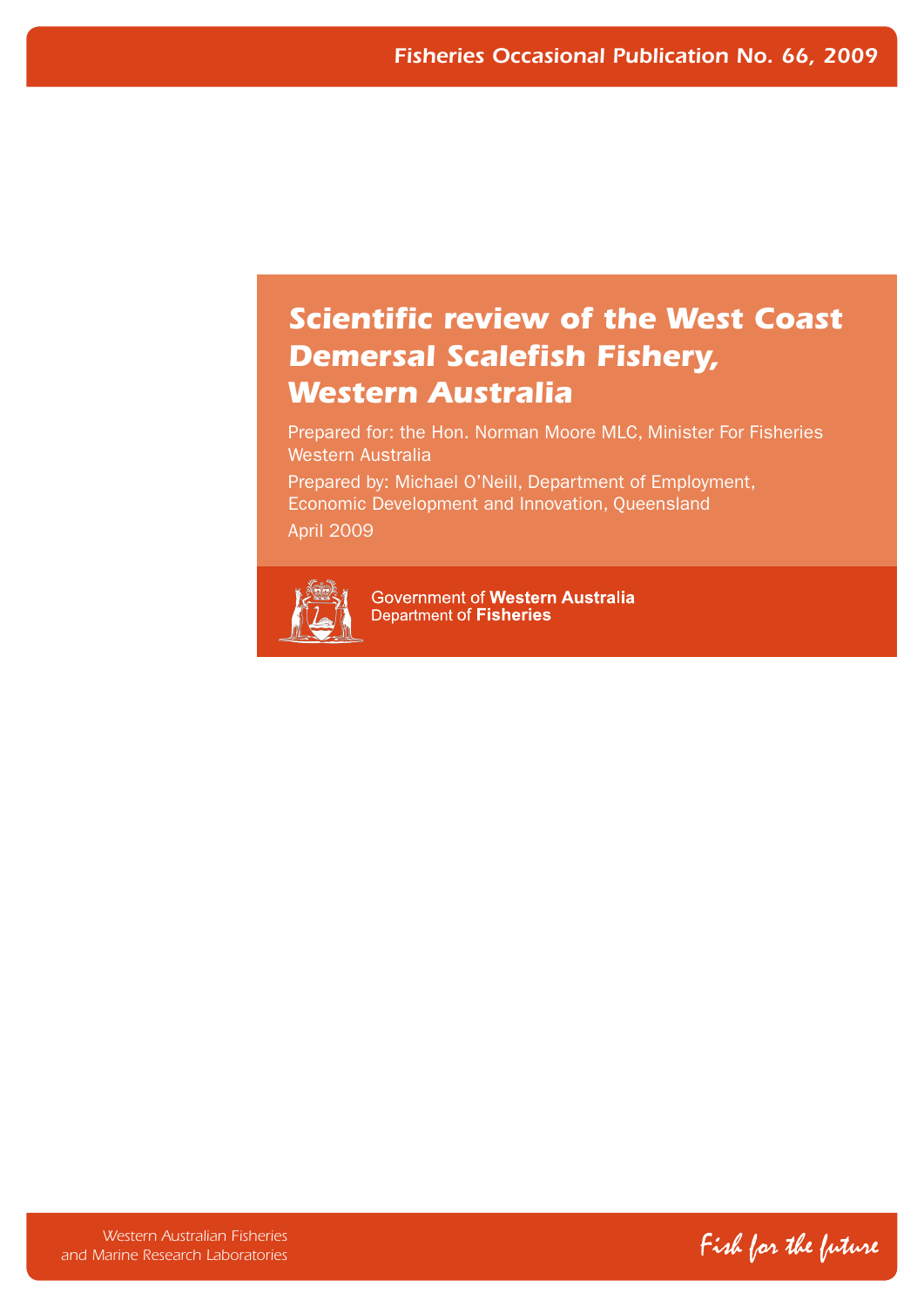© Department of Fisheries, Western Australia. February 2009.

This work is copyright. Except as permitted under the Copyright Act 1968 (Cth), no part of this publication may be reproduced by any process, electronic or otherwise, without the specific written permission of the copyright owners. Neither may information be stored electronically in any form whatsoever without such permission.

#### Disclaimer

The authors do not warrant that the information in this book is free from errors or omissions. The authors do not accept to, or be relevant to, a reader's particular circumstances. Opinions expressed by the authors are the individual opinions of those persons and are not necessarily those of the publisher or research provider. any form of liability, be it contractual, tortuous or otherwise, for the contents of this book or for any consequences arising from its use or any reliance placed upon it. The information, opinions and advice contained in this report may not relate

Department of Employment, Economic Development and Innovation, Queensland. This publication has been compiled by Michael O'Neill, Principal Fisheries Scientist, Primary Industries and Fisheries,

Except as permitted by the Copyright Act 1968, no part of the work may in any form or by any electronic, mechanical, photocopying, recording, or any other means be reproduced, stored in a retrieval system or be broadcast or transmitted losses, damages, costs and other consequences resulting directly or indirectly from using this information. without the prior written permission of The Department of Fisheries WA. The author and copyright owner shall not be liable for technical or other errors or omissions contained herein. The reader/user accepts all risks and responsibility for

Enquiries about obtaining and reproduction of this publication should be directed to the Department of Fisheries, Western Australia.

Published by Department of Fisheries, Perth, Western Australia. Fisheries Occasional Publications No. 66, June 2009. ISSN: 1447 - 2058 ISBN: 1 921258 61 6

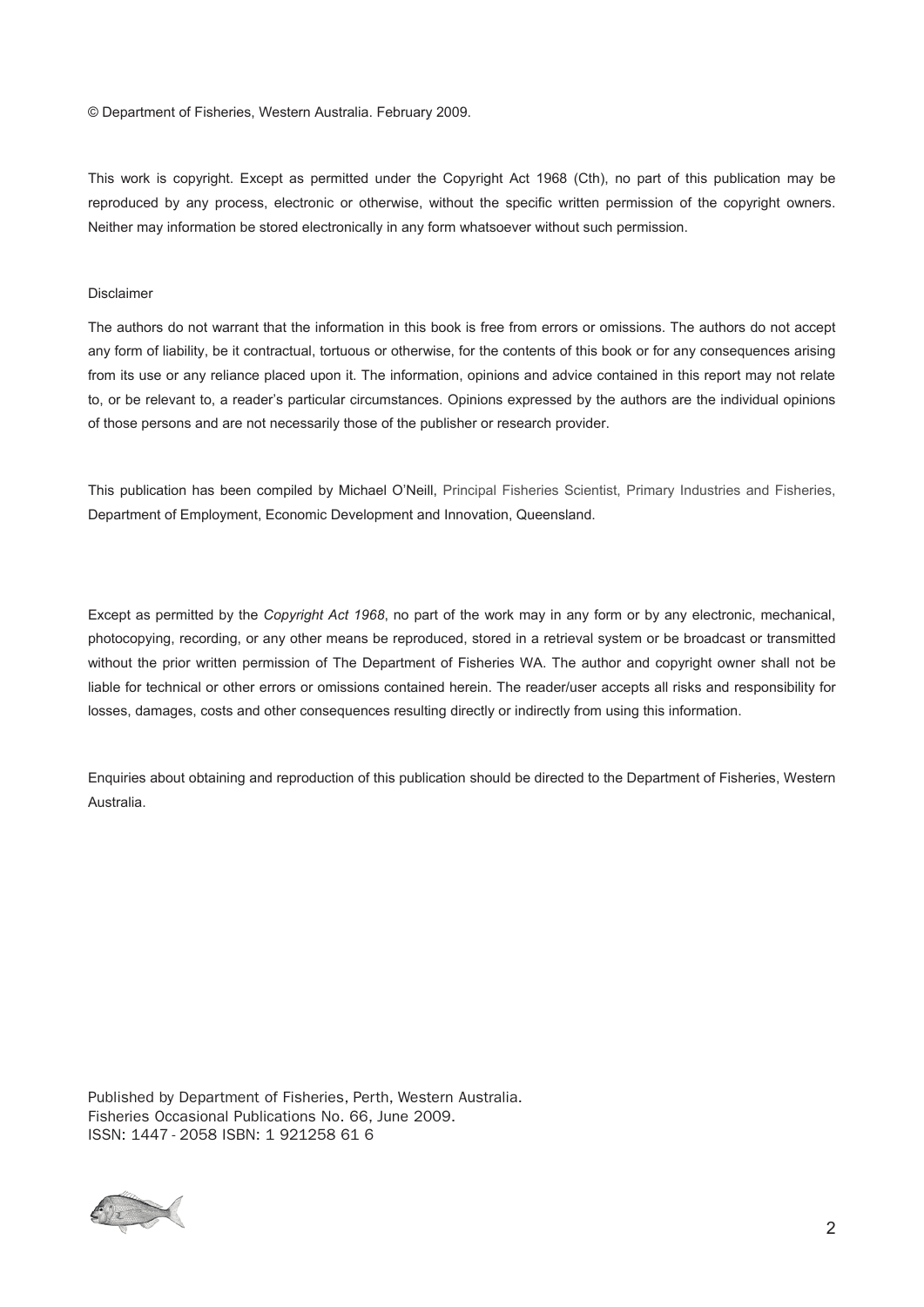# **Table of Contents**

| $\mathbf 1$             |     |                                                                     |  |
|-------------------------|-----|---------------------------------------------------------------------|--|
| $\overline{2}$          |     |                                                                     |  |
|                         | 2.1 |                                                                     |  |
|                         | 2.2 |                                                                     |  |
|                         | 2.3 |                                                                     |  |
|                         | 2.4 |                                                                     |  |
|                         | 2.5 |                                                                     |  |
|                         | 2.6 |                                                                     |  |
|                         | 2.7 |                                                                     |  |
| $\overline{\mathbf{3}}$ |     |                                                                     |  |
| 4                       |     |                                                                     |  |
| 5                       |     |                                                                     |  |
| 6                       |     |                                                                     |  |
| $\overline{7}$          |     |                                                                     |  |
| 8                       |     | APPENDIX 1: SNAPPER CATCH CURVE ESTIMATES OF TOTAL MORTALITY (Z) 21 |  |
| 9                       |     |                                                                     |  |

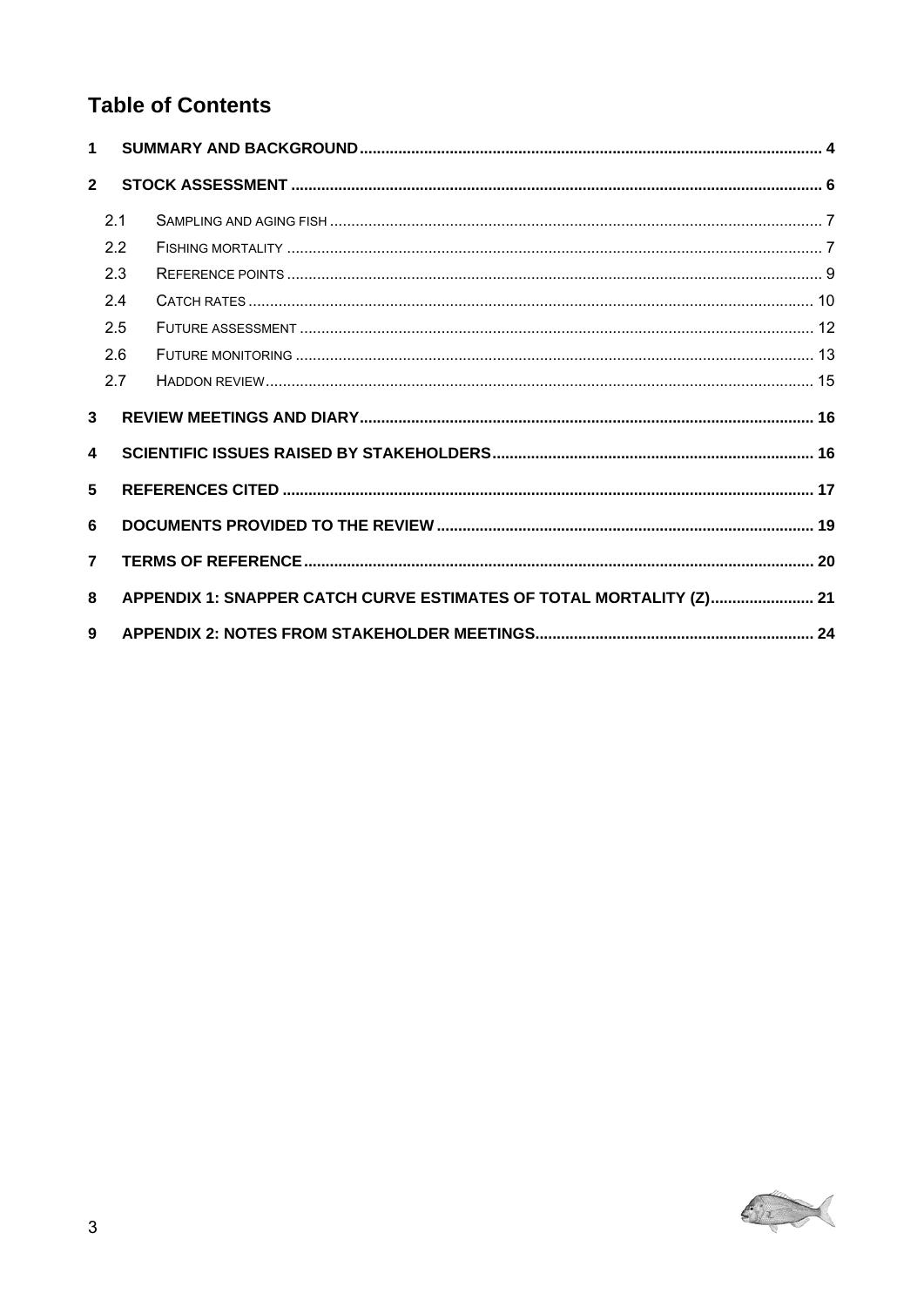### <span id="page-3-0"></span>**1 Summary and background**

In December 2008 the Hon Norman Moore MLC, Minister for Fisheries Western Australia appointed two independent experts to assess separately 1) the validity of scientific advice to management and 2) options to manage recreational fishing of west coast demersal scalefish. The following review (1) assesses the validity of research outlining the status of baldchin groper (*Choerodon rubescens*), West Australian dhufish (*Glaucosoma hebraicum*) and snapper (*Pagrus auratus*) as described in the terms of reference. In addition to the terms of reference, an opinion was requested regarding the current appropriateness of the research advice (Wise et al 2007) and the resulting management goal to reduce the catches of each of the WCDS species by at least 50% from 2005/06 levels across all sectors. This review covers existing assessment reports, new data and analyses produced by the Department of Fisheries, Western Australia. It also comments on the peer review outcomes from Dr Malcolm Haddon and assesses the degree to which any scientific recommendations have been implemented. The department's previous scientific review by Dr Haddon provides extensive well-written commentary clearly describing the theoretical processes, data, results and their interpretation. This review will not duplicate this, but rather focus on the important components critical for providing scientific advice to management. This review also provides suggestions on future opportunities to improve assessments and reduce uncertainty in classifying the status of baldchin groper, dhufish and snapper, there by improving the quality of the scientific advice to managers.

Since the previous assessments on 2005/06 data, Western Australian scientists have done considerable work collecting and maintaining the annual time-series of frequencies of fish-at-age and utilised this to estimate fishing mortality. The most recent assessments on 2007/08 age structured data for baldchin groper, dhufish and snapper indicates high fishing mortalities. Specifically research indicates that both dhufish and pink snapper are being overfished throughout their geographic range on the west coast and that baldchin gropers are being overfished at the Abrolhos Islands (Fairclough, 2009, Draft only; Fisheries, 2009; Wise et al., 2007).

The previous and new assessments have produced valid scientific advice and were sustained on solid collection of age and length data and analyses. The assessments were as thorough as possible, given their available resources and quality constraints on fishery catch and effort data. Clearly described risk tables were presented which clarified the current knowledge and uncertainties for management and stakeholders to consider (Wise et al., 2007). It should be noted that innovative spawning egg and recruitment surveys are currently being carried out to develop fishery independent abundance indices for snapper; these will provide future clarity on the status of the snapper stock. Overall, the assessments of baldchin groper, dhufish and snapper supply quality information, which provides constructive opportunities for management and stakeholders to improve the status of the stocks, commercial profitability and recreational angling quality.

From the available data, updated estimates of fishing mortality (Fairclough, 2009, Draft only), following the triggers of reference points ( $F_{current} > F_{limit}$ ) and decision rules, it is not possible to recommend a more accurate reduction in fishing effort than the 50%-100% range. With the available information, the current

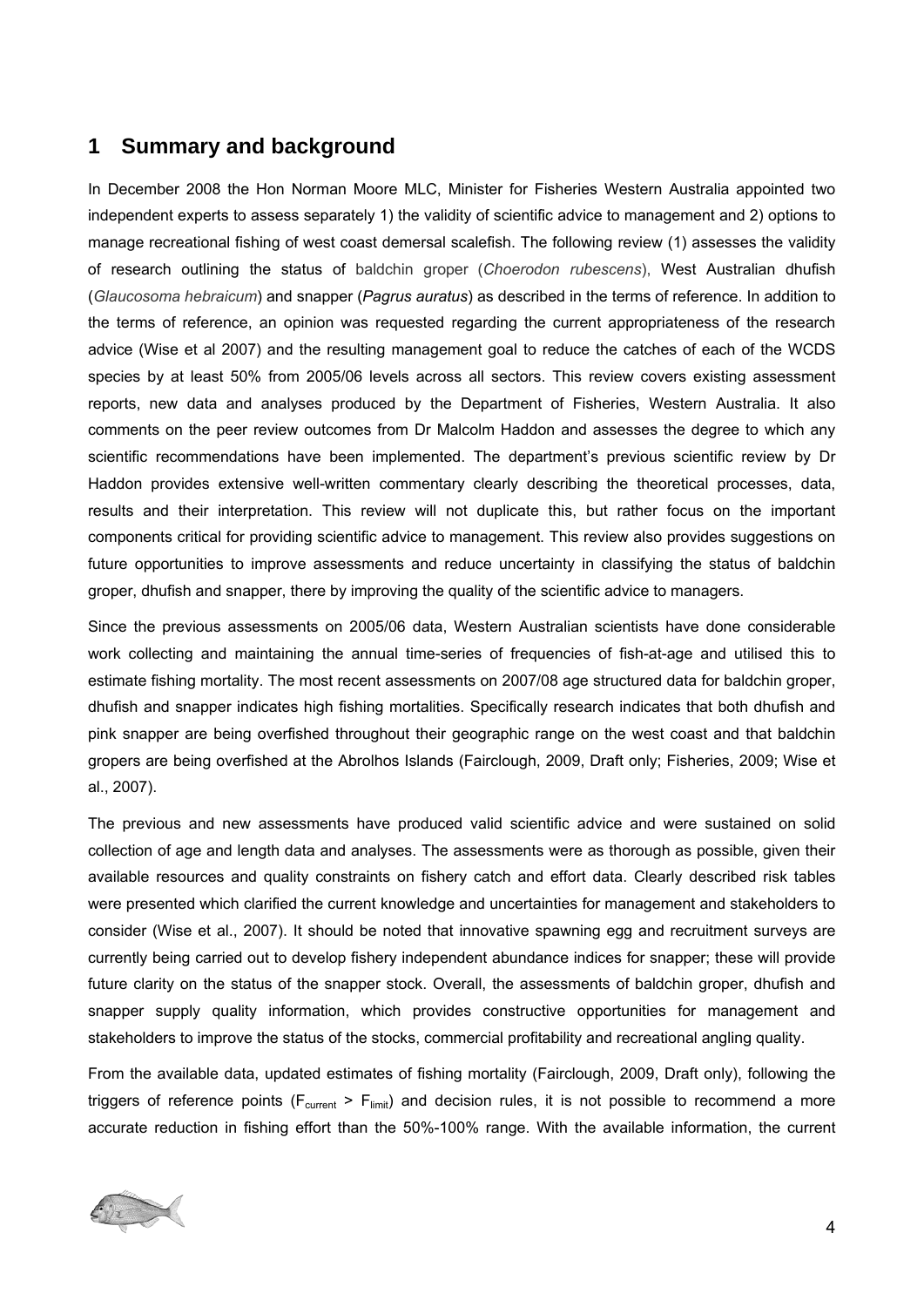management goal to reduce fishing effort by 50% with a view to reviewing this as necessary when scientific evidence allows is appropriate.

In 2007 a scientific review was undertaken by Dr Malcolm Haddon (Haddon, 2007; Wise et al., 2007) on data up to 2005/6. The review supported research findings that effective effort (fishing power) had been increasing and stock indicators declining for dhufish, snapper and baldchin groper. Five important scientific recommendations were made by Dr Haddon, of which all are in the process or have been addressed: 1) standardisation of commercial catch rates, 2) daily commercial catch reporting, 3) recreational catch surveys scheduled once every two or three years, 4) additional focus on quantifying recreational catches from Cockburn Sound, and 5) clearly defined fishing mortality reference points.

As for any review of fishery assessments, there are suggestions for improvement. Some suggestions promote further investment in and use of fishery independent monitoring data. If done this will reduce uncertainty in classifying the status of the three fish stocks and improve the precision of scientific advice to management. Other suggestions outline data requirements to enable more detailed quantitative stock assessment. The suggestions do not change the current assessment conclusions or triggers of reference points. The following is a list of the main suggestions made in this review document:

- Further develop annual times series of fishery independent abundance indices for baldchin groper, dhufish and snapper. It would be most beneficial if the indices covered both recruitment and the adult populations.
- Complete at least biennial estimates of recreational total catch and effort. Ideally levels of fishing effort, harvested and released fish would be quantified by two depth strata split at 30 metres to factor in discard mortality estimates. For abundance indices, maintain annual records of recreational fish catch rates.
- Develop formal quantitative management evaluation models to investigate expected effects of current and future management changes, reference points and decision rules. Fishery managers and stakeholders should take the leading role in defining the frequency of management reviews and assessments, and setting target/operational objectives. Narrower decision-rule-responses, than the broadly prescribed 10-50% or 50-100%, could then be tailored to match the management framework and schedule.
- Develop age structured population models to explore stock status scenarios and degrees of overfishing.
- Explore the use of longitudinal (cohort) methods to estimate improved measures of fishing mortality.
- Verify the appropriate shape of fishing selectivity schedules and allow for modification due to any changes in fish size limits.
- Develop the potential for commercial and recreational catch rates to be used as indices of abundance. This involves further statistical analyses to standardise catch rates, ensuring appropriate effort variables are recorded in daily logbooks and catch interviews, and historically cataloguing fishing gears and technologies.

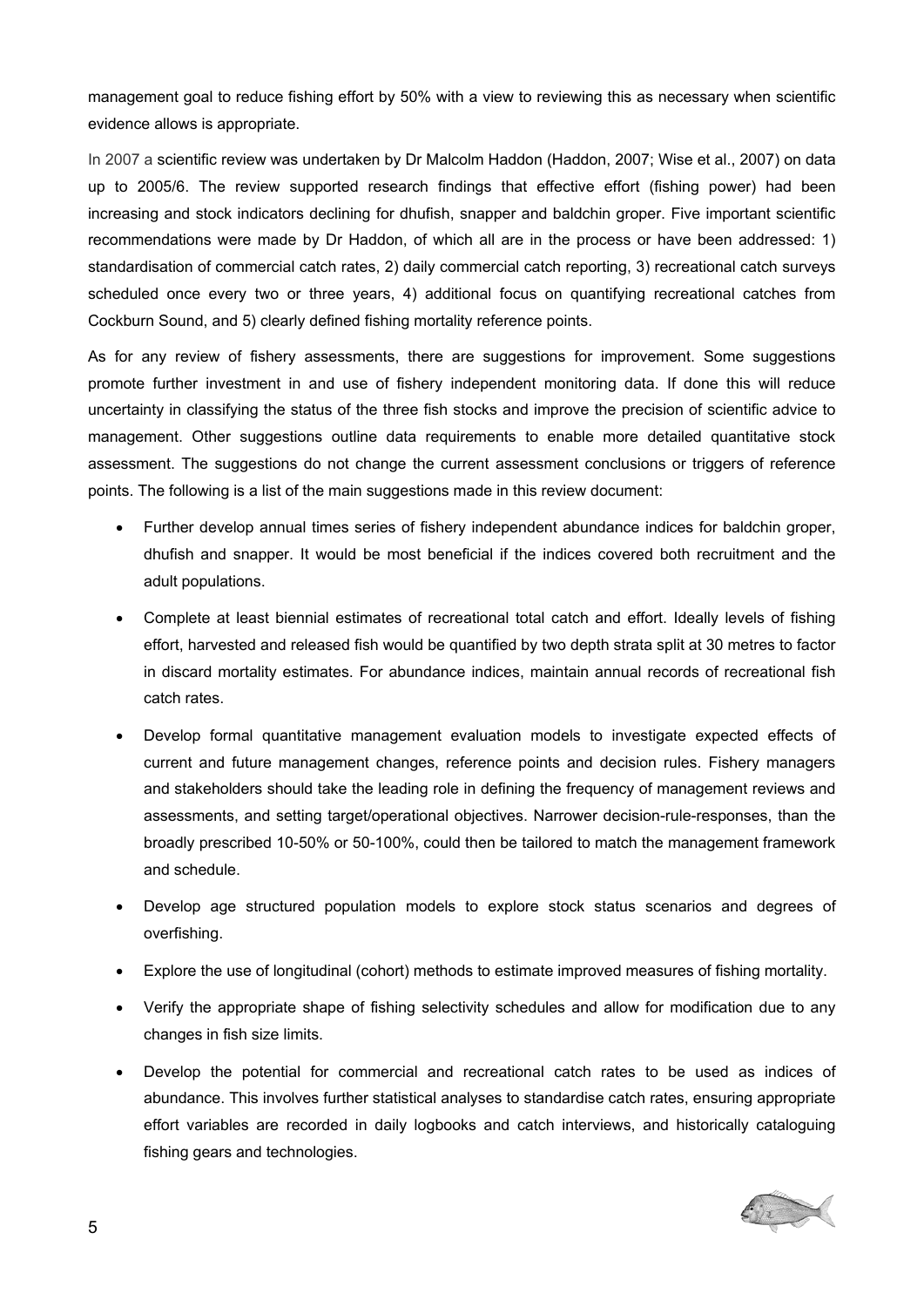<span id="page-5-0"></span>• Maintain the annual time-series of frequencies of fish-at-age and utilise this to estimate fishing mortality.

## **2 Stock assessment**

In general the documents provided to the review were all technically sound. Together they covered the data requirements for stock assessment [\(Figure 1\)](#page-5-1), with all data and analyses transparent. The authors did not apply formal mathematical stock assessment models because of the lack of complete time series. This was appropriate as assessments based on few years of data can give misleading results on stock status. However, further estimates on stock status can be achieved through modelling scenarios of longer annual time series of harvest through stock reduction analyses (Walters et al., 2006) and management strategy evaluations (MSE). Developing a MSE tool should be considered as one of the next steps of research (outlined in next section). For dhufish and snapper, sufficient data has been collected on fish total catches, catch rates, fishery independent abundance indices, age structure and biology to conduct more complex analyses. The lack of long-time-series should not limit the exploration of different stock assessment methodologies.

Due to the lack of time series of assessment data (outlined above), the WCDSF fishery can be viewed as relatively data poor. In these data situations simple analyses are commonly used to describe the status of a fishery. This is the current approach taken by assessment scientists, where fishing mortalities were estimated directly from observed declines in the frequencies of fish with age for each year. Despite the limitations on data, the fishery is being successfully managed using simple analyses based directly on fish age frequencies, simple reference points and clearly defined management responses. The harvest strategy framework with time and increased data will allow more precise analyses leading to more accurate scientific advice to management.



<span id="page-5-1"></span>Figure 1 Stock assessment findings come from an integration of data and analyses. The  $2^{nd}$  row of flow chart (yellow cells) illustrates the typical data required for assessment.

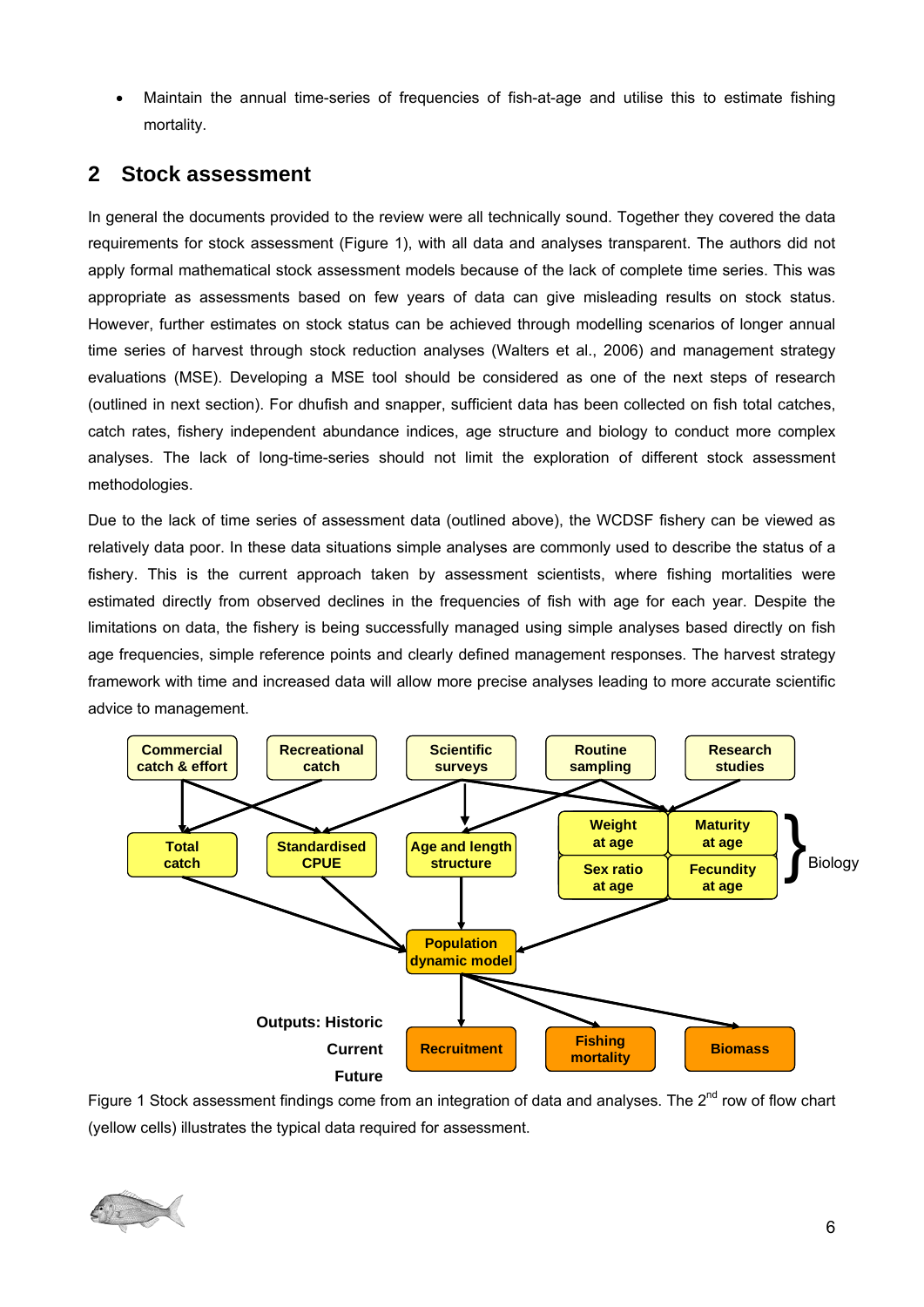### <span id="page-6-0"></span>*2.1 Sampling and aging fish*

Appropriate numbers of fish were aged between 2003 and 2008 to provide sufficient information to calculate fishing mortalities (Lenanton et al., 2009a). The majority of fish (≥ 85%) were sampled across the north, metropolitan and south zones from the commercial and recreational sectors. Adding a summary of the number of catches sampled from each sector into the 2007/08 assessment report would further demonstrate the fishery coverage of sampling. The data were structured according to a random-stratified sampling strategy (zone \* fishing sector). The sampling unit for collecting age and length frequencies is the "catch". It is important to demonstrate that the samples of fish were from many catches rather than sampling large numbers of fish from only a few catches or fishers. Dr Haddon stated that age samples of at least 300 fish are required to characterise the age structures (Haddon, 2007); this is in line with the general principles for sampling and aging many other species of fish (Sumpton and O'Neill, 2004).

Fish aging protocols were sound, included methods for multiple otolith readings and statistics to quantify reading bias and precision (Lenanton et al., 2009a). Age verification analyses were completed for baldchin groper, dhufish and snapper (Fairclough, 2005; Hesp and Potter, 2000; Hesp et al., 2002; Lenanton et al., 2009a; Nardi et al., 2006). If aging protocols continue to include multiple reading of all otoliths (i.e. following a balanced experimental design), then including all readings to construct age frequency distributions (proportions) will avoid the need to possibly reject otoliths or take mean ring counts and the age distributions will include reading uncertainty; when aging large numbers of fish, random reading errors should average out with zero mean effect. Summary statistics are required to report on numbers and lengths of fish/otoliths not used to calculate age frequencies and fishing mortalities. Rejecting too many otoliths due to inconsistent reading can potentially bias age frequencies down if discarded otoliths are mostly older/larger fish. The number of otoliths removed from analyses was probably low; this needs to be documented. For fishing mortality analyses age data need to ensure all fish are of the same cohort. This was done in the 2007/08 assessment report (Fairclough, 2009, Draft only).

### *2.2 Fishing mortality*

For the three key indicator species, estimates of 2007/08 fishing mortalities (F) were, in most cases, greater than the threshold (M) or limit (1.5M) trigger points (Fairclough, 2009, Draft only). A range of methods were applied to examine the significance of age frequency truncation and show the uncertainty around F. The annual fishing mortalities for snapper following method 1 were re-examined, noting the data provided were not adjusted to ensure all fish were of the same cohort. The effect of truncating the regressions between different ages (5 and 15) was tested, confirming the levels of F estimated in 2007/08 and that F has been consistently high since 2004 (section [8](#page-20-1), Appendix 1). Baldchin groper or dhufish were not reanalysed, but the data decisions and methods applied to estimate F for these species in 2007/08 were appropriate. In Wise et al (2007), they combined data over years (2003-2006) and cohort groupings (adjustments) were not specified as done; the cohort groupings were done in 2007/08 assessment. In general grouping age data across years artificially smooths the age distributions, removes contrast to identify strong or weak age classes and removes variability. Given the high levels of F estimated by Wise et al (2007), it is unlikely that

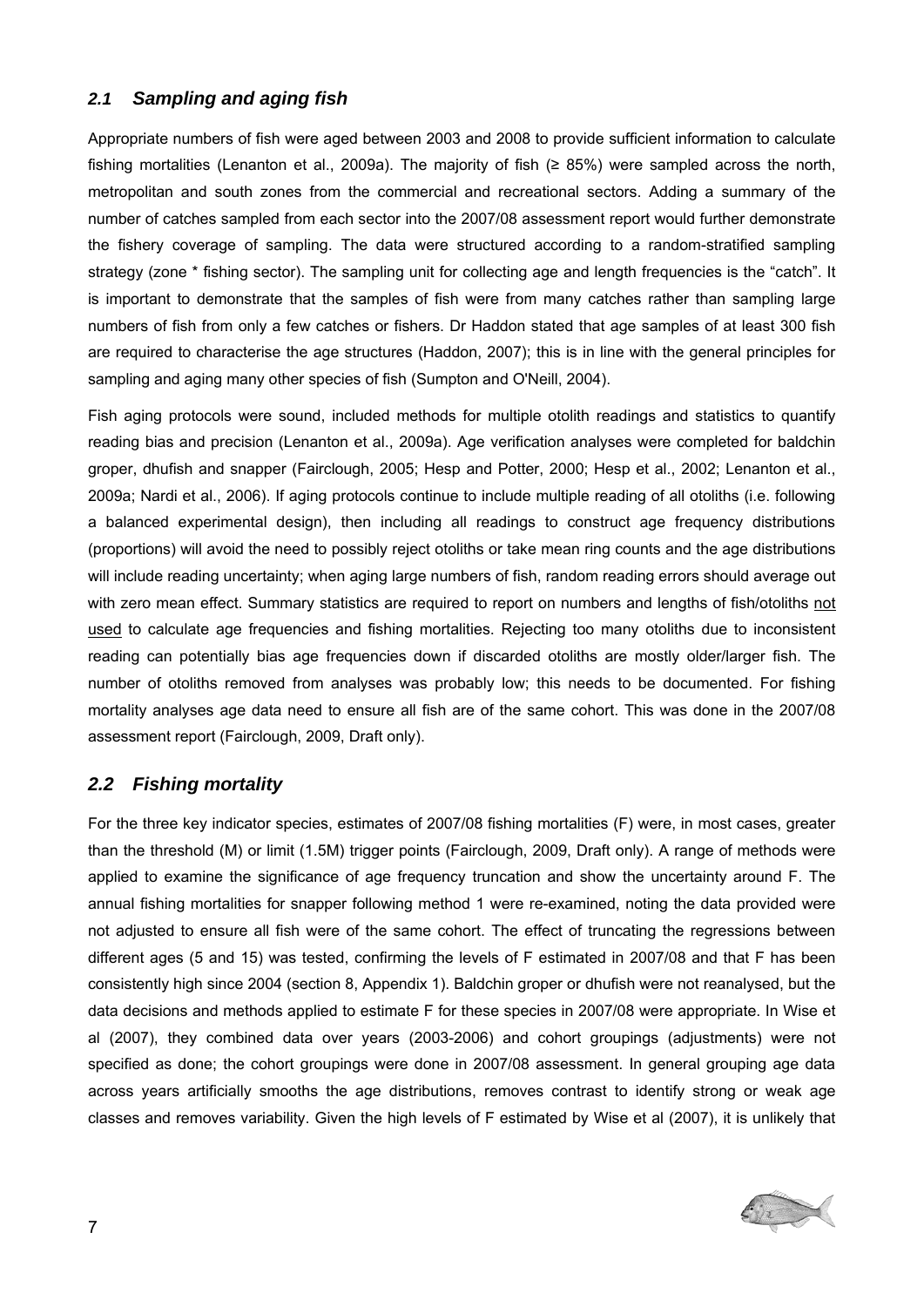making the cohort adjustments and analysing each year separately would change the inferences or triggers of reference points.

The background description on age compositions and their interpretation was clearly and accurately described. The significance of age frequency truncation (i.e. total mortalities) was assessed appropriately using three different methods, with the improved method 3 using all age data by incorporating fishing vulnerability. Given a reasonable time series of age frequencies has now been built (2003 to 2008; 6 years), the use of the data could be maximised by calculating fishing mortalities for fish cohorts using method 1, method 3, and age structured stock analyses:

• Longitudinal catch curves should be constructed by taking proportion data for single cohorts. This will eliminate the constant recruitment assumption (Hilborn and Walters, 1992). For example, to build a catch curve for the cohort that was recruited in 2003, one would take the proportion of one ringolds observed in 2003, the proportion of 2 ring-olds in 2004, and so on. However, care is needed when comparing the proportion of observations in different years of sampling. Simple proportions taken each year cannot capture changes in abundance from year to year. Thus all proportions should be multiplied by an index of abundance (e.g. standardised catch rate) in longitudinal catch curves. Note that this is not currently a problem in the cross-sectional case (currently used) because each curve is built from data sampled in a single year. All data should be analysed through a single GLM such as:  $log(\eta_{i, y}) = \alpha_{i} + yZ_{i}$ , where  $\eta$  = normalised proportion (*p*) of fish-at-age in each year *y* 

for cohort *i*  $\eta_{i,y} = p_{y,i}cpue_y \bigg/ \sum_{y}$  $\eta_{i,y} = p_{y,i}c p u e_y / \sum p_{y,i}c p u e_y$ ,  $\alpha_i$  = model intercepts for each cohort *i*,  $y$  = year and  $Z_i$  =

estimated total mortalities for each cohort. The application of this approach is dependent on an available index of abundance.

- Method 3 can also be applied to the same age data by comparing outputs considering selectivity estimated/derived inside and outside of the model (such as exploring simple equilibrium VPA derivatives or tagging data; Allen et al., 2006; Myers and Hoenig, 1997).
- For a more quantitative technique apply the age data through age-structured stock models (see comments under future assessment).

Other considerations:

• Selectivity schedules with age or length should be examined closely. Many long-lived fish species show evidence of dome-shaped relationships between selectivity and age or size (Assessment review by Dr Carl Walters; Allen et al., 2006). This is the case for snapper on the east coast Australia, and may also be plausible in Western Australia for dhufish, snapper and baldchin groper. If true, current mortality values will be overestimates. However, this effect may not change many of the decision rule inferences. Obtaining an understanding of how selectivity changes with age or length is important and difficult. Historical changes in size limits also changes selectivity through time, and can confound abundance changes.

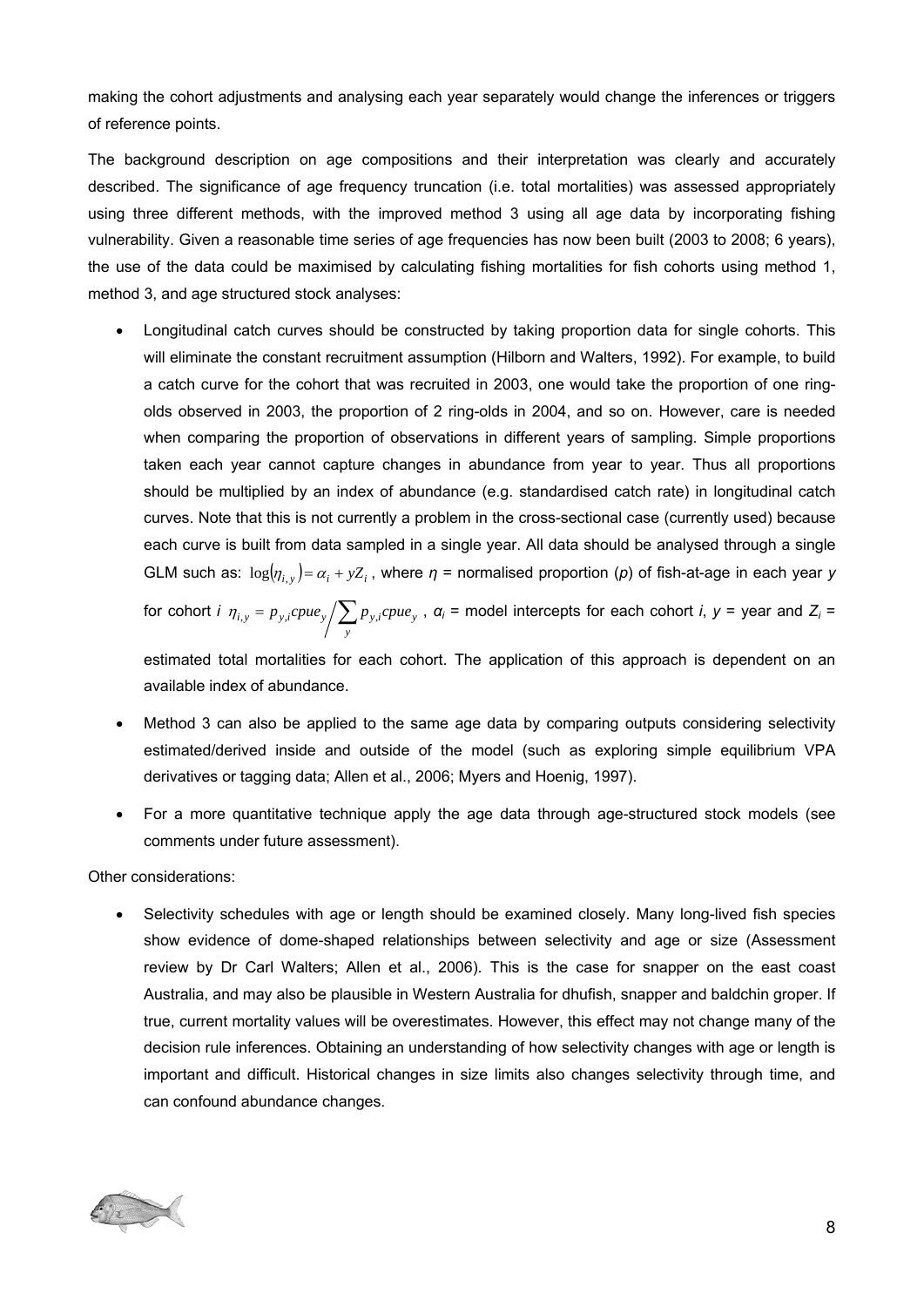- <span id="page-8-0"></span>• Present standard errors on F estimates. Use these to calculate probabilities of exceeding threshold and limit reference points. This will add to the already well presented and thorough risk tables (Wise et al., 2007).
- Where applicable, outline more clearly the age ranges used to estimate F.

What do the estimates of fishing mortality mean? Wise et al (2007) correctly states that high estimates of fishing mortality do not necessarily imply critical damage to the stock. However, fishing mortality estimates have in general been greater than thresholds for snapper and dhufish since 2002. If high fishing mortalities continued for a number of years, an overfished stock (exploitable biomass less than  $B_{MSY}$ ) will eventually result. The weight of evidence approach presented in the report suggests this may be the case and that the states of the baldchin groper, dhufish and snapper are most probably at undesirable levels. How undesirable? This cannot be quantified without extensive modelling. However, possibilities can be generated from simulation analyses. For example, a population simulation including harvest data, biological data, statistical and biological process errors, and a monitoring model for collating fish catch-at-age data (including observation errors) will clarify the performance of simple measures of total mortality (Z=F+M; method 1 or 3) against levels of exploitable biomass or spawning biomass ratios for a fully developed fishery. Appropriate levels of stock-recruitment steepness (or Rmax, Myers et al., 1999) and biological uncertainties will have to be assumed.

### *2.3 Reference points*

The use of F in decision rules was clearly set out in Wise et al (2007). Given the number of triggers for F > FLIMIT, scientists have followed the decision rules and reported the corresponding management action listed for a reduction in WCDSF effort of between 50%-100% (pers. comm. Dr Molony). Management have selected 50%, under the harvest strategy framework (pers. comm. Dr Molony). The current decision rules for the F triggers do not allow for smaller percentage reductions than this. If Government considers percentages less than a 50% reduction in effort, then substantial ongoing fishery independent survey work and fishery data collection will be required to trade more knowledge on the stocks for lower reductions in effort. Management strategy evaluations will then be required to re-define the decision rule percentages. Also an adaptive management approach can be used to determine if the desired reduction in effort leads to a reduction in the level of fishing mortality (Wise et al., 2007). However, it may take some time for the measures of F to reduce. It should be noted that the harvest strategy rules (triggers and percentages) should evolve further over time and should be considered to mange effort adaptively.

From the available data, updated estimates of fishing mortality (Fairclough, 2009, Draft only), following the triggers of reference points ( $F_{\text{current}}$  >  $F_{\text{limit}}$ ) and decision rules, it is not possible to recommend a more accurate reduction in fishing effort than the 50%-100% range. With the available information, the current management goal to reduce fishing effort by 50% with a view to reviewing this as necessary when scientific evidence allows is appropriate. Note that the previous statement emphasised reducing fishing effort, not catch. Initially a management response to reduce total fishing effort  $(E<sub>T</sub>)$  by x% would expect to reduce total catch ( $C_T$ ) by the same x%; assuming constant catch rate ( $c_r$ ), where  $C_T = c_r E_T$ . However, it should be recognised that the relationship between fish population sizes, total catches and total efforts through time are

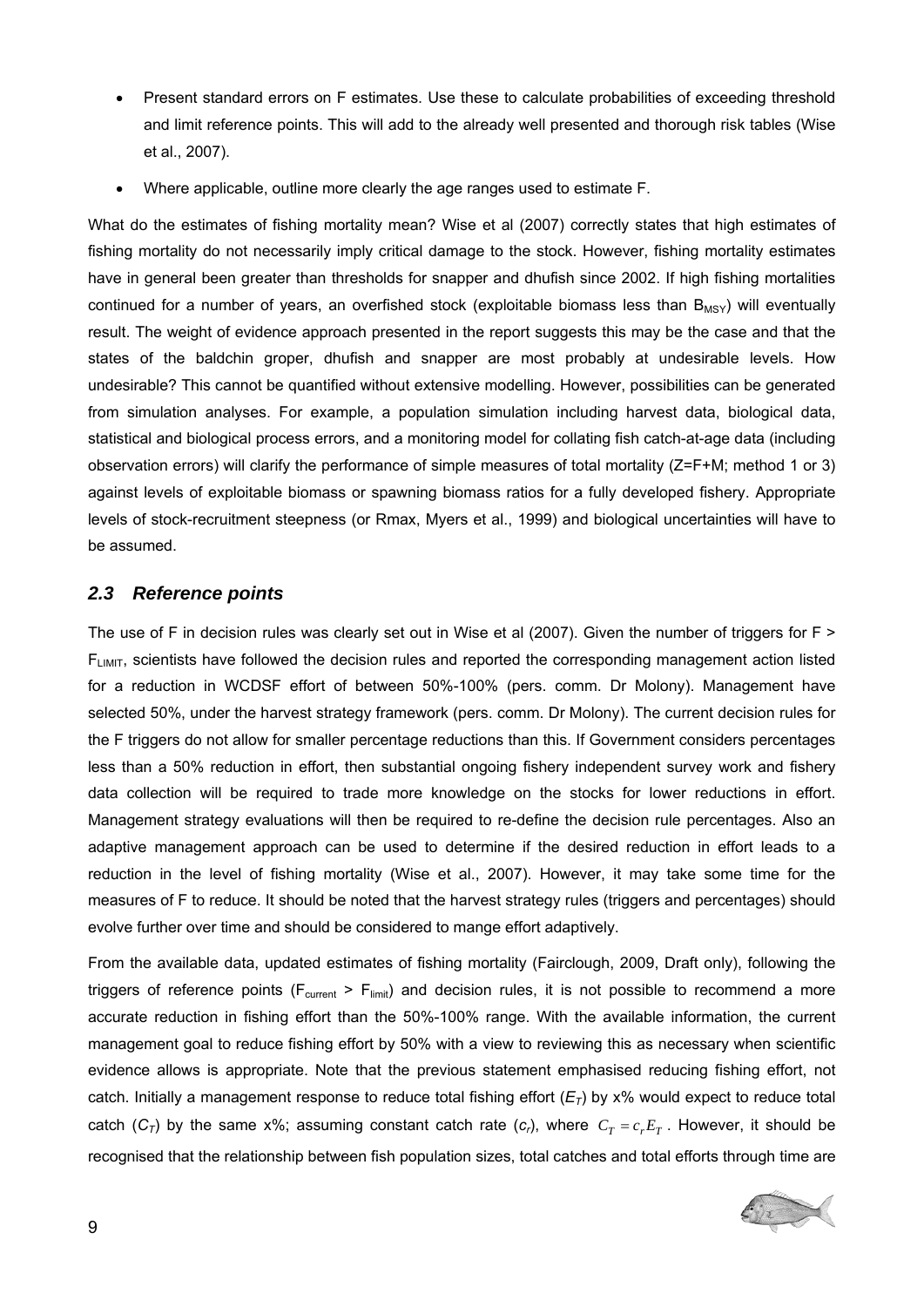<span id="page-9-0"></span>dynamic and nonlinear. Of particular note is the situation where the proportional reduction in catch is less than the reduction in effort; this can occur if fishers respond to the curtailed effort limits by fishing more intently or efficiently. Managing recreational catches via limiting total harvests would be a difficult task compared to effective (in terms of sustainability and costs) effort controls (Cox, 2000; Post et al., 2002; Walters and Cox, 1999).

The current decision rules, when fishing mortalities are triggered high, recommend fishing effort reductions of either 10-50% or 50-100%. The decision rules for low fishing mortalities do not prescribe an amount for increasing fishing effort. The decision rule responses are currently quite broad and should be narrowed when research allows.

### *2.4 Catch rates*

Fishery catch rates are used as a basis for assessing stocks in many fisheries. If fishery catch rates are proportional to fish abundance, then trends over time can inform stock models directly on stock status, fishing mortality and recruitment variation. Unfortunately the proportionality between fishery data and abundance is not often true. Spatial and temporal patterns of clustered fishing, lack of reporting appropriate effort variables, increases in fishing efficiency, and the nature of schooling fish produce hyperstable data. Therefore statistical analyses are required to adjust time series of catch rates so that they more closely relate to abundance.

The issue of hyperstability was well documented in the report and authors have correctly carried out necessary adjustments to nominal (unstandardised) effort and catch rates (section 5 Wise et al., 2007). The adjustments made significant changes indicating 40%-60% declines in catch rates between 1970's and 2000's (Fig. 69, Fig. 70 and Fig. 71; compared to lesser or no declines in unstandardised catch rates shown in Fig. 44, Fig. 50 and Fig. 56). The declines in standardised catch rates are consistent with the levels of fishing mortality implied by age structures, lending strong weight towards overfishing. More work is needed to confirm the current time series of adjusted catch rates:

- 1. Produce summary statistics for each region demonstrating the selection of fishers surveyed on fishing technologies was representative of the fishery. This is minor, but important to show as the sample estimate of efficency\_increase is applied across all fishing effort. Haddon (2007) noted that the sample of fishers was low, however I could not source documentation on the sample fraction of total licensed fishers in each region. Wise et al (2007) reports that 11 of 34 fishers could not provide efficiency data, limiting the accuracy of estimates. More surveys on fishing efficiency may be required.
- 2. Re-estimate all three schedules of adoption using logistic regression models. The adoption data for colour sounders, GPS and hydraulic reels should consider each fisher's effort in each year (days fished). Confirm adoption values calculated from hydraulic reel equation (Table 6, Wise et al., 2007).
- 3. For each fish species, verify efficiency increases through generalised liner models (GLM) by comparing monthly catches taken with and without the presence of colour sounder, GPS and hydraulic reels (analyses on subsets of data maybe required). For the GLM modelling using log data or log link functions would ensure multiplicative errors. Compare trends in predicted standardised catch rates from GLM using model estimated coefficients and offset schedules to explore possible abundance/fishing power

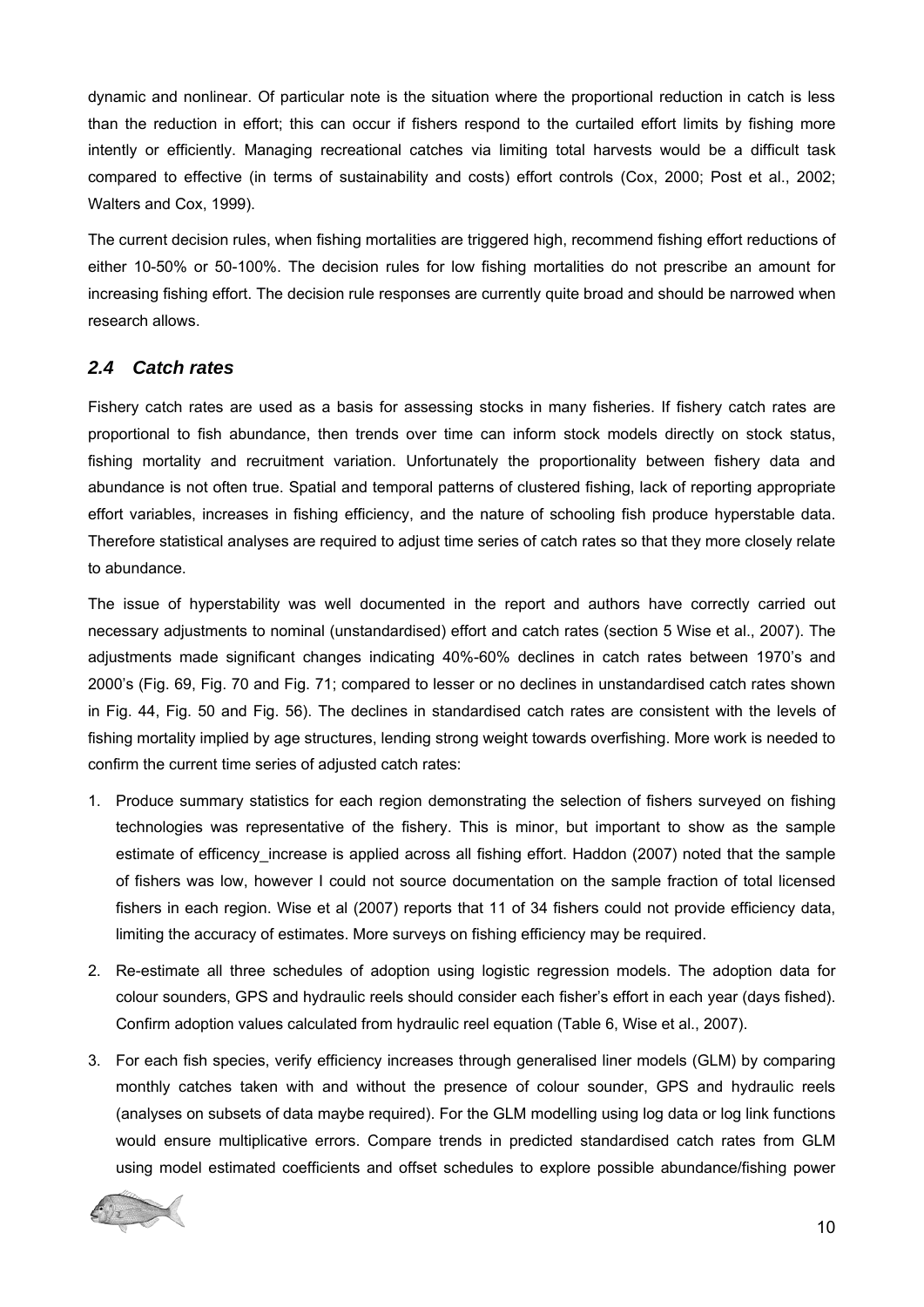confounding (Bishop et al., 2008; O'Neill et al., 2003; O'Neill and Leigh, 2007). The efficiency estimates were derived from fishers' observations and experience using the technologies across all species. These are important priors for the efficiency coefficients, especially if a Bayesian procedure is used for the GLM modelling. However independent analyses are needed to verify efficiency increases and declines in standardised catch rates by fish species.

Following the additive methods of Wise et al (2007), where nominal effort increases by  $\prod_{i=1} 1+p_{\text{adopted},i}(y) \times \text{efficiency\_increase}(\beta_i)$ , the strong influence of the assumed coefficient for GPS has been 3 1  $1 + p_{adopted,i}(y) \times \text{efficiency}_{-}$ *i*  $p_{\mathit{adopted},i}(y)$ × efficiency \_ increase $(\beta_i)$ 

illustrated ( [Figure 2\)](#page-10-0). Large standard errors were reported compared against median efficiency increases. Changing this GPS coefficient can result in a large difference in effective effort and standardised catch rates depended on the reference years.



<span id="page-10-0"></span>Figure 2 Comparison of fishing power schedules derived using 1) current median efficency increase for fishing with colour sounder, GPS and hydraulic reels (Table 7; Wise et al., 2007), 2) reducing the GPS coefficient to 0.6, 3) reducing the GPS coefficient to 0.5, and 4) reducing the GPS coefficient to 0.5 and hydraulic reel coefficient to 0.1.

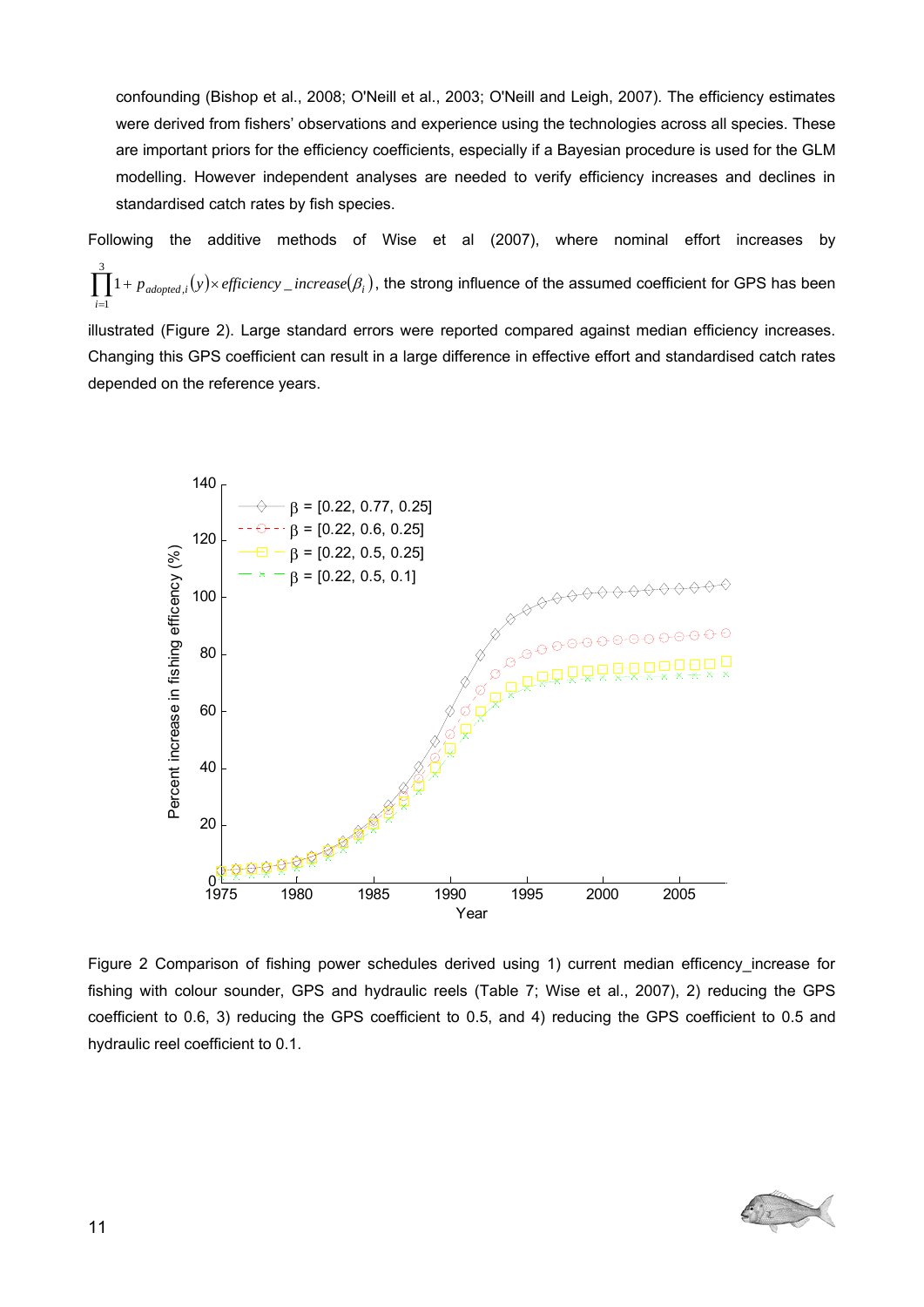#### <span id="page-11-0"></span>*2.5 Future assessment*

Stock reduction analyses (or other age-structure stock models) should be considered to explore current stock status (biomass ratio) scenarios and degrees of overfishing (Walters et al., 2006). The models should be run on the longest possible time-series of annual total harvest (Allen et al., 2006). Ideally the analysis and harvest time series should start close to unfished levels (e.g. post WWII). If possible, recreational and commercial harvests should be reconstructed using all sources of information such as historical fish board records, departmental records of commercial licences, charter and recreational vessel registrations, catch rates etc. Note that outputs from reconstructed catch histories provide informative trends in stock status (e.g. biomass ratios  $B_t/B_{MSY}$ ). However, outputs on biomass or sustainable tonnages will be influenced by uncertainties in harvest. If a long history of harvest cannot be calculated, then modelling from 1975 (when commercial catch reporting started) may still be informative assuming starting biomass ratios (e.g.  $B_{1975}/B_0 = 0.7K$  0.9) or calculating starting biomass based on an assumed average pre-1975 fishing mortality. A MCMC algorithm will be required for tuning log-likelihood functions (to standardised catch rates and age structures) and to allow recruitment variation. The analysis should also include discard mortality. For example fish numbers could be calculated as:

$$
N_{t,a,g} = N_{t-1,a-1,g} e^{-M_g} \left( 1 - S_{1,a-1,g} U_{t-1} \right) \left( 1 - S_{2,a-1,g} U_{t-1} D \right),\tag{1}
$$

where

- N is the number of fish at time *t*, aged *a* and gender *g*,
- *M* is instantaneous natural mortality,
- $\bullet$   $S_1$  is the selectivity for fishing legal sized fish (kept fish),
- $\bullet$   $S_2$  is the selectivity for discard mortality (released fish),
- *U* is the exploitation rate, and
- *D* is the mortality rate of discards*.*

In the short term management strategy evaluations (MSE) can be used to investigate the expect effects of management changes. The MSE will simulate dhufish, snapper and baldchin groper populations into virtual futures that are subject to defined harvest strategies, observation and process errors. The results will assess the consequences of a range of management strategies and be presented in a way which lays bare the trade-offs in performance across a range of management objectives (Smith, 1994). The approach does not define a final fishing strategy or decision, but rather provides information on which to base management choices, given a set of management objectives. The conceptual framework for a multispecies spatial MSE was described by Dr Norm Hall (Lenanton et al., 2009a). The operating models and their driving data still require further detail to ensure the biological processes will be captured accurately, such as:

• Weekly or monthly spatial dynamics. Important characteristics to consider are spatial recruitment patterns, the paired spawning strategy by dhufish and the predictable spawning patterns of snapper. Depending of the management questions, spatial areas could be represented by the west coast zones split by depth at 30 metres (a depth threshold between low and high discard mortality -

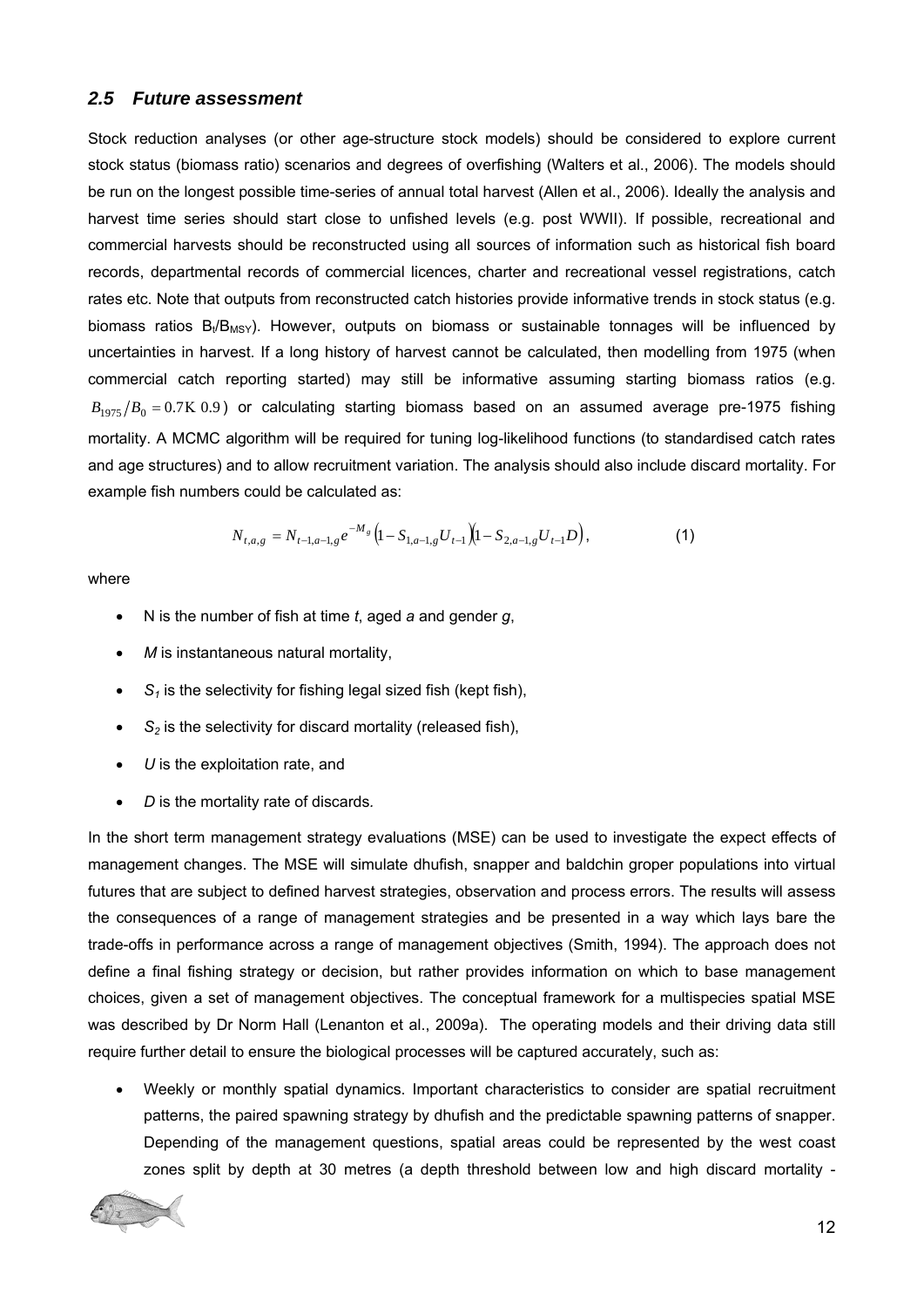<span id="page-12-0"></span>barotrauma) or 30x30 degree square grids (small scale). Catchability coefficients for different species need to be inflated/adjusted for different area sizes. For more ideas on spatial population models read Walters and Martell (2004).

- Movement transition matrix to swim fish between spatial areas. Were possible, these should be constructed based on tag-recapture data quantifying seasonal directions and rates of movement (more so for snapper than dhufish).
- Cohort specific transition matrices to grow fish from length *l'* to length *l* each week or month.
- Fishing model for describing seasonal and spatial patterns of effort. Some time should be invested in developing this component. Walters and Martell (2004) outline different approaches for programming spatial fishing patterns and decision making. They cover ideas from simple gravity models to complex statistical decision making; see also ELFSIM ITQ project, R. Little CSIRO. If decisions on commercial fishing effort in the WCDSF are influenced by catches and profits from outside fisheries, then this should be considered.
- Well defined target goals (from management and scientific committees) to optimise fishing mortality and harvest to recover fish stocks to reference points such as  $1.2B_{MSY}$  by the end of a 'rebuild period' (e.g. five or ten years).

### *2.6 Future monitoring*

In the ideal world stock assessment would utilise annual time-series of fish data from a range of sources: 1) total harvest across all fishing sectors, 2) fishery independent relative abundance indices proportional to the stock, 3) fishery independent length and age structures of the population, 4) tag-recapture estimates of fishing mortality, 5) survey biomass estimates, etc. However, this is unachievable without extensive resources. With real world resource limitations, scientists must be smart about selecting sampling strategies and tools for the future.

Mackie et al (2009) has completed a modernistic study examining fishery-independent approaches to monitoring fish spawning aggregations. This very practical and technically sound report examined the use of single and multi-beam sonar's, and under water video for monitoring fish. The sonar techniques produced quite visually exciting data for identifying fish aggregations. The data are dependent on precise sonar strength models to identify different fish species and this requires continual/extensive truthing via underwater video. Of other appeal for developing a times series of relative fish abundance was the use of baited remote underwater videos (BRUVS).

For dhufish, BRUVS were reported as a useful and reliable data on fish abundance, sex ratio, size, habitat and behaviour (Mackie et al., 2009). This is possibly also the case for snapper and baldchin groper in certain habitats. However use is restricted from strong currents and shallow turbid waters. The success of using BRUVS for monitoring fish abundance is dependent on utilising modern video technologies (e.g. multiple high definition cameras with wide viewing angles etc), together with computer software to quickly and easily quantify images. The potential for BRUVS will only be realised when research can prove their reliability to count fish and cost effectiveness to meet survey requirements (i.e. high numbers of survey sites). To

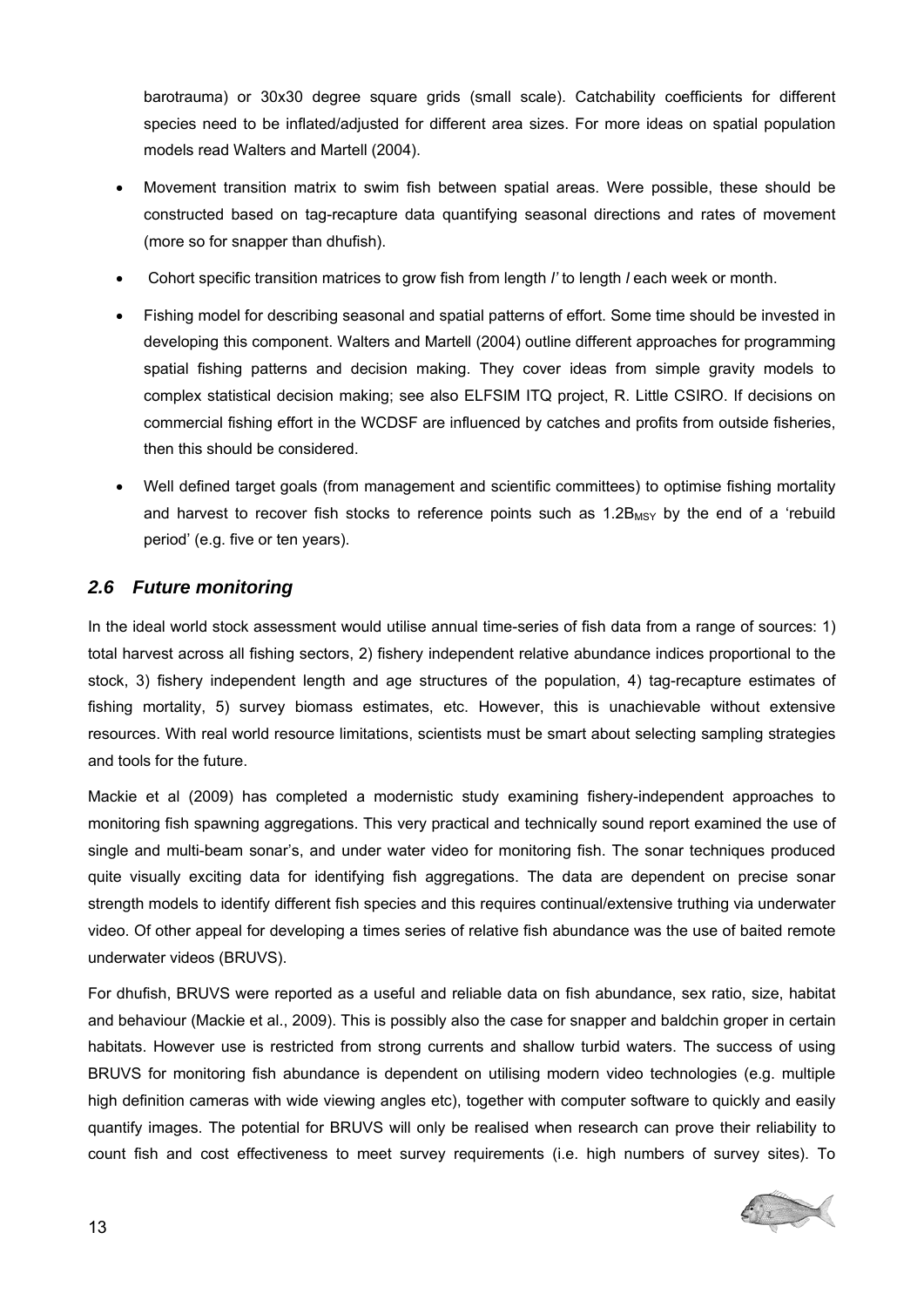calculate an abundance index from BRUVS, co-variates such as date, time of day, tide, weather, reef site, GPS way points, depth, bottom type, bait type, time recorded, cumulative count of each fish species and time as they appear on video are required. Abundance indices can be estimated for presence/absence and numbers of fish using two-component generalised linear models (Mayer et al., 2005; O'Neill and Faddy, 2003).

For snapper, the daily egg production method (DEPM) for surveying spawning biomass in Cockburn sound has proved viable (Mackie et al., 2009). This survey should continue, assuming survey CV's and the statistical power are sound. It would also be of value to add more fishery independent sampling of juvenile snapper (as done in Cockburn Sound, Wakefield, 2009, Draft manuscript). Together the spawner and recruitment indices would provide indices of relative abundance that will aid future assessments.

In addition to survey tools above, it is critical for sampling designs to have monitoring units randomly allocated with spatial and temporal replication. If too few years of data are collected it can be difficult to separate population trends from confounding sources such as irregular environmental perturbations, autocorrelation due to population processes and stochasticity associated with sampling. The objectives for monitoring are to estimate the change in population means, so it is best to use the same sites for each survey (Skalski, 1990). However, exploring a serially alternating rotating panel design with augmentation would provide a mix of fixed and random sites (Brown, 2001; Skalski, 1990). Over time more sites would be monitored ensuring good geographical and temporal coverage.

One of the key requirements for future stock assessment and management is the frequent and accurate monitoring of recreational catches. A time series of standardised recreational catch rates of dhufish, snapper and baldchin should be maintained as another index of abundance. Zero inflated modelling techniques are recommended to estimated the presence/absence and numbers of fish caught (Mayer et al., 2005; O'Neill and Faddy, 2003). As with fishery dependent data, it is important to record all the appropriate effort variates (travel time, search time, fishing time, gear, location, depth strata, on-board technologies). In addition, annual or biennial estimates of recreational catch and effort will enable formal stock assessments. Ideally estimates of total fishing effort, harvested fish and released fish would be quantified by two depth strata split at 30 metres in order to factor in discard mortality rates.

Finally of course, scientists should maintain collecting the annual time-series of frequencies of fish-at-age and utilised this to estimate fishing mortalities.

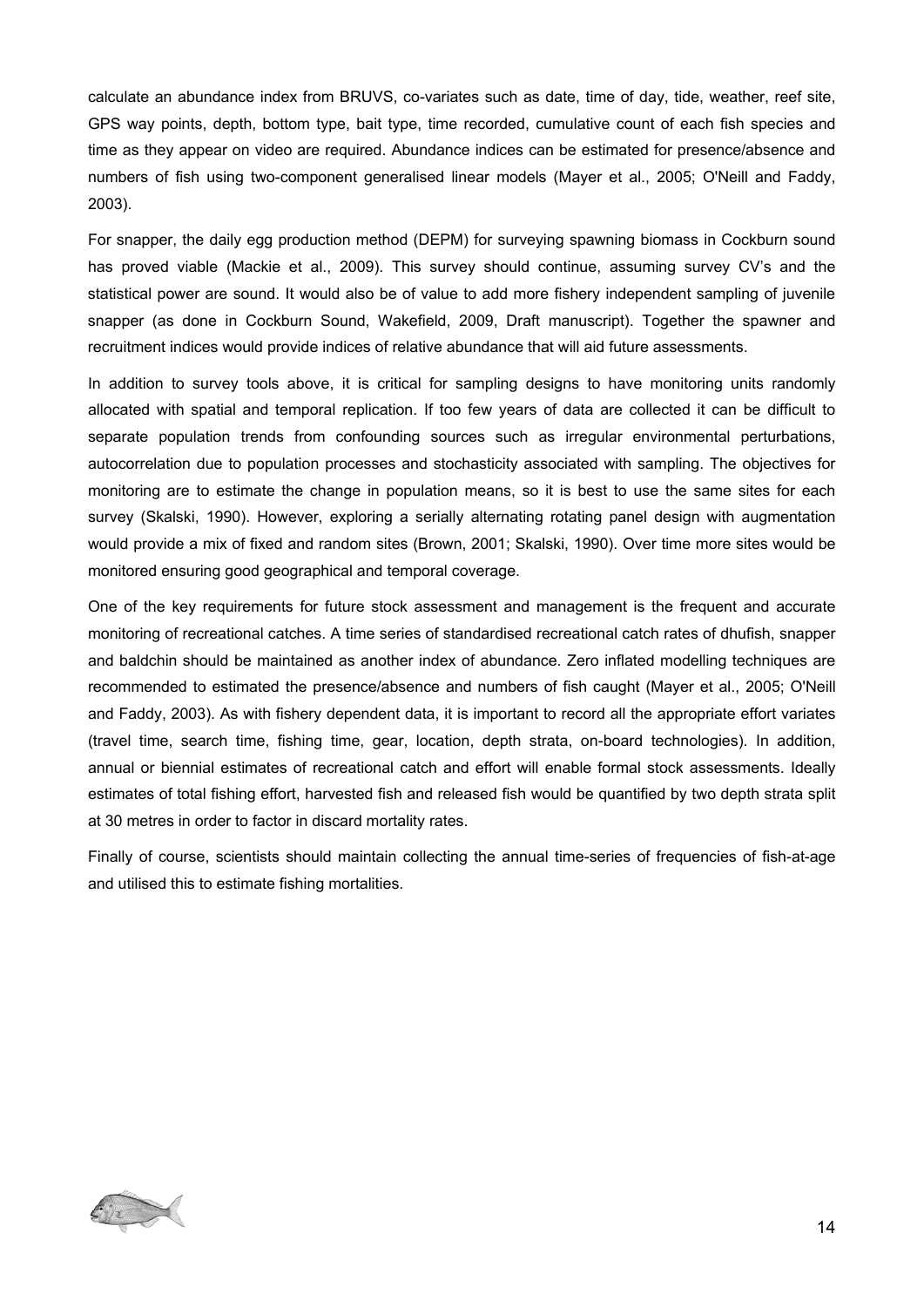### <span id="page-14-0"></span>*2.7 Haddon review*

In 2007 a scientific review was undertaken by Dr Malcolm Haddon (Wise et al., 2007) on catch rate and aging data up to 2005/6. The review by Dr Haddon provided extensive commentary clearly describing the theoretical processes, data, results and their interpretation. The review supported research findings that effective effort (fishing power) had been increasing and stock indicators declining for dhufish, snapper and baldchin groper. Five important scientific recommendations were made by Dr Haddon [\(Table 1\)](#page-14-1). For recommendation 1, a manuscript has been drafted with some analyses still required to complete the full draft for journal submission. All other recommendations have been implemented. The daily commercial fish catch logbook has been active for two years. Recreational catch surveys for 2008 in the west coast region, including Cockburn sound, have just been completed. The harvest strategy framework has been implemented, with the decision rules recommending 50%-100% reduction in WCDSF fishing effort. In addition, all the research work completed since the Dr Haddon Review, including the stock structure, and snapper egg and recruitment surveys in Cockburn Sound should be recognised.

<span id="page-14-1"></span>Table 1 Scientific recommendations summarised from Dr Haddon review (Haddon, 2007); management recommendations assessed separately by Dr Neville review.

|    | Recommendation                                                                                                                                                            | Implemented?                                                          |  |
|----|---------------------------------------------------------------------------------------------------------------------------------------------------------------------------|-----------------------------------------------------------------------|--|
| 1. | Commercial catch rates by vessel and month could be further explored to<br>determine whether they provide more informative trends than the presently<br>used catch rates. | Yes, but more analyses<br>required to complete<br>journal manuscript. |  |
| 2. | The commercial catch and effort logbooks are to be moved to daily recording.                                                                                              | Yes                                                                   |  |
|    | 3. Conduct recreational surveys and collect samples of dhufish catches, at least<br>once every two or three years.                                                        | <b>Yes</b>                                                            |  |
|    | 4. Further surveys of recreational snapper catches should be made in Cockburn<br>Sound.                                                                                   | <b>Yes</b>                                                            |  |
| 5. | The representation of the limit, threshold, and target reference points should<br>be refined.                                                                             | Yes                                                                   |  |

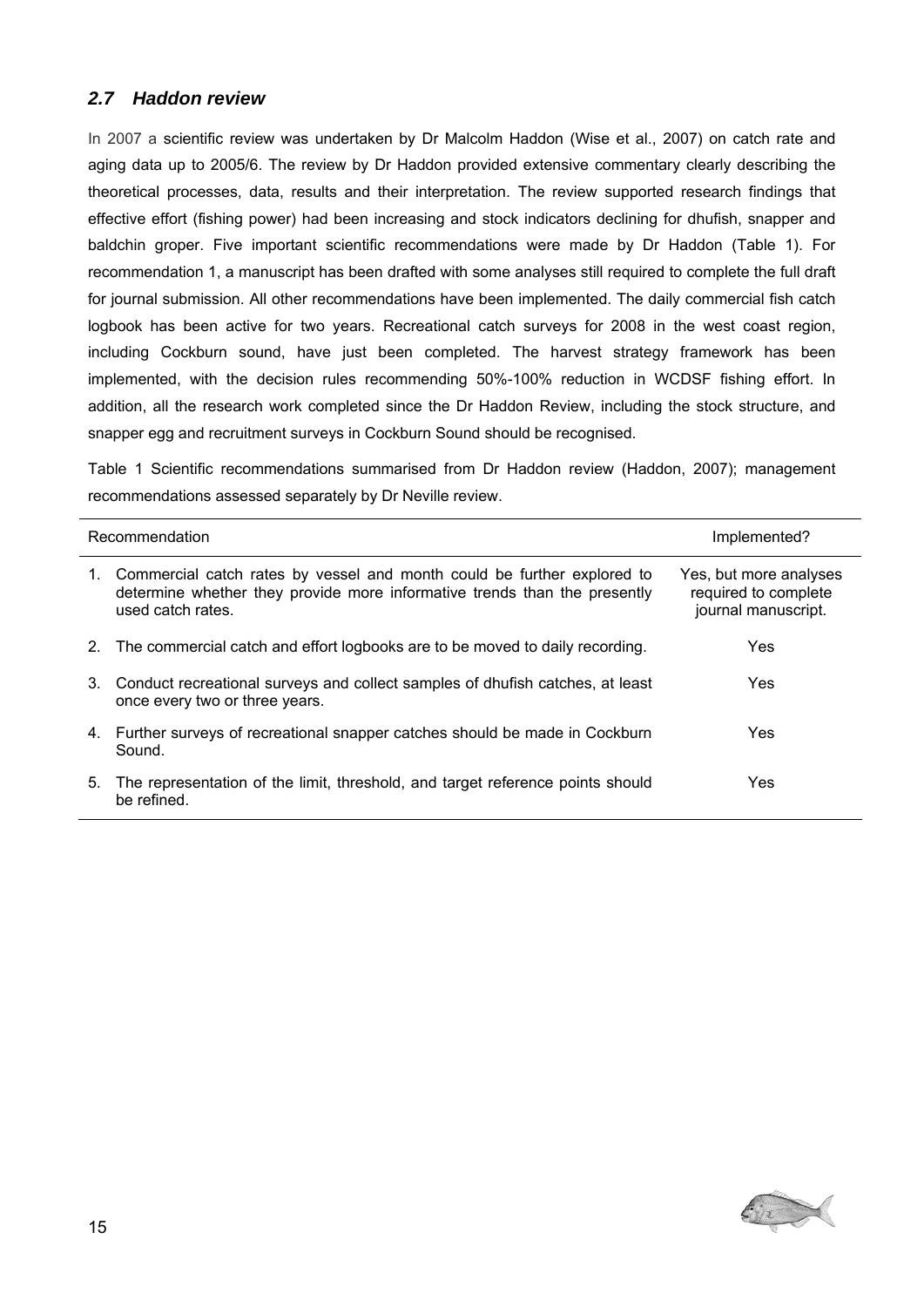# <span id="page-15-0"></span>**3 Review meetings and diary**

Table 2 Summary of review activities.

| Date, February 2008                   | <b>Purpose</b>                                                                                                                                           | Attendees (+ reviewer)                                                                                                                                                                                                                                                                                                                                                                                                       |  |  |
|---------------------------------------|----------------------------------------------------------------------------------------------------------------------------------------------------------|------------------------------------------------------------------------------------------------------------------------------------------------------------------------------------------------------------------------------------------------------------------------------------------------------------------------------------------------------------------------------------------------------------------------------|--|--|
| Monday 23rd, AM                       | Introduction and meet WA Fisheries<br>staff at Hillarys research laboratory;<br>Discussion of review roles, past and<br>current research and assessment. | Ian Keay, Dan Gaughan, Rod Lenanton, Dave<br>Fairclough, Ross Marriott, Brent Wise, Brett<br>Molony, Peter Stephenson, Rick Fletcher                                                                                                                                                                                                                                                                                         |  |  |
| Monday 23 <sup>rd</sup> , PM          | Meeting to discuss commercial catch<br>rate standardisation.                                                                                             | Brent Wise and Ross Molony                                                                                                                                                                                                                                                                                                                                                                                                   |  |  |
|                                       | Meeting to discuss fish age data and<br>estimation of fishing mortalities.                                                                               | Brent Wise, Ian Keay and Dave Fairclough                                                                                                                                                                                                                                                                                                                                                                                     |  |  |
| Tuesday 24 <sup>th</sup> , AM         | Two one hour meetings with<br>stakeholders to discuss and document<br>their scientific concerns with WCDSF<br>assessments.                               | Meeting 1: Frank Prokop (Recfish West),<br>Andrew Rolland (Recreational fishing),<br>Karenina Mansell, Kevin Donaghue, Mark<br>Pagano.<br>Meeting 2: Ian Stagles (Recreational fishing),<br>Jeff Ellis (Recreational fishing), Hale Harvey<br>(tackle industry), Doug Bathgate (Recreational<br>fishing advisory committee), Felicity Horn<br>(WAFIC; commercial fishing), Karenina<br>Mansell, Kevin Donaghue, Mark Pagano. |  |  |
|                                       | Meeting with Minister Moore.                                                                                                                             | Minister, Stuart Smith, Rick Fletcher, Brett<br>Molony, Kevin Donaghue, Mark Pagano                                                                                                                                                                                                                                                                                                                                          |  |  |
| Wednesday 25 <sup>th</sup> , AM       | Update of review progress and<br>discussion of important outcomes<br>from Tuesday's meetings.                                                            | Brent Wise, Rod Lenanton, Dave Fairclough,<br>Brett Molony, Rick Fletcher, Ross Marriott.                                                                                                                                                                                                                                                                                                                                    |  |  |
| Thursday 26 <sup>th</sup> , AM        | Discuss Dr Haddon review and his<br>scientific recommendations.                                                                                          | Brett Molony and Rod Lenanton.                                                                                                                                                                                                                                                                                                                                                                                               |  |  |
| Friday 27 <sup>th</sup> , AM          | Wrap up and brief outline of<br>conclusions.                                                                                                             | Dan Gaughan, Rod Lenanton, Dave<br>Fairclough, Brett Molony, Rick Fletcher, Gary<br>Jackson.                                                                                                                                                                                                                                                                                                                                 |  |  |
| Thursday 5 <sup>th</sup> March,<br>AM | Provide scientific advice to the<br>management review.                                                                                                   | Peter Neville, Brisbane.                                                                                                                                                                                                                                                                                                                                                                                                     |  |  |

# **4 Scientific issues raised by stakeholders**

On Tuesday 24<sup>th</sup> two stakeholder meetings were held in Perth city (Department of Fisheries, Western Australia). The meetings were organised by the fishery managers, for the purpose of stakeholders to raise their concerns relating to the science used in the fishery assessments to determine the status of baldchin groper, dhufish and snapper in the west coast region.

The meetings were both very positive. All stakeholders provided extra background about the fishery, and expressed their strong passion for the fishery and support for scientific research. Meeting participants were

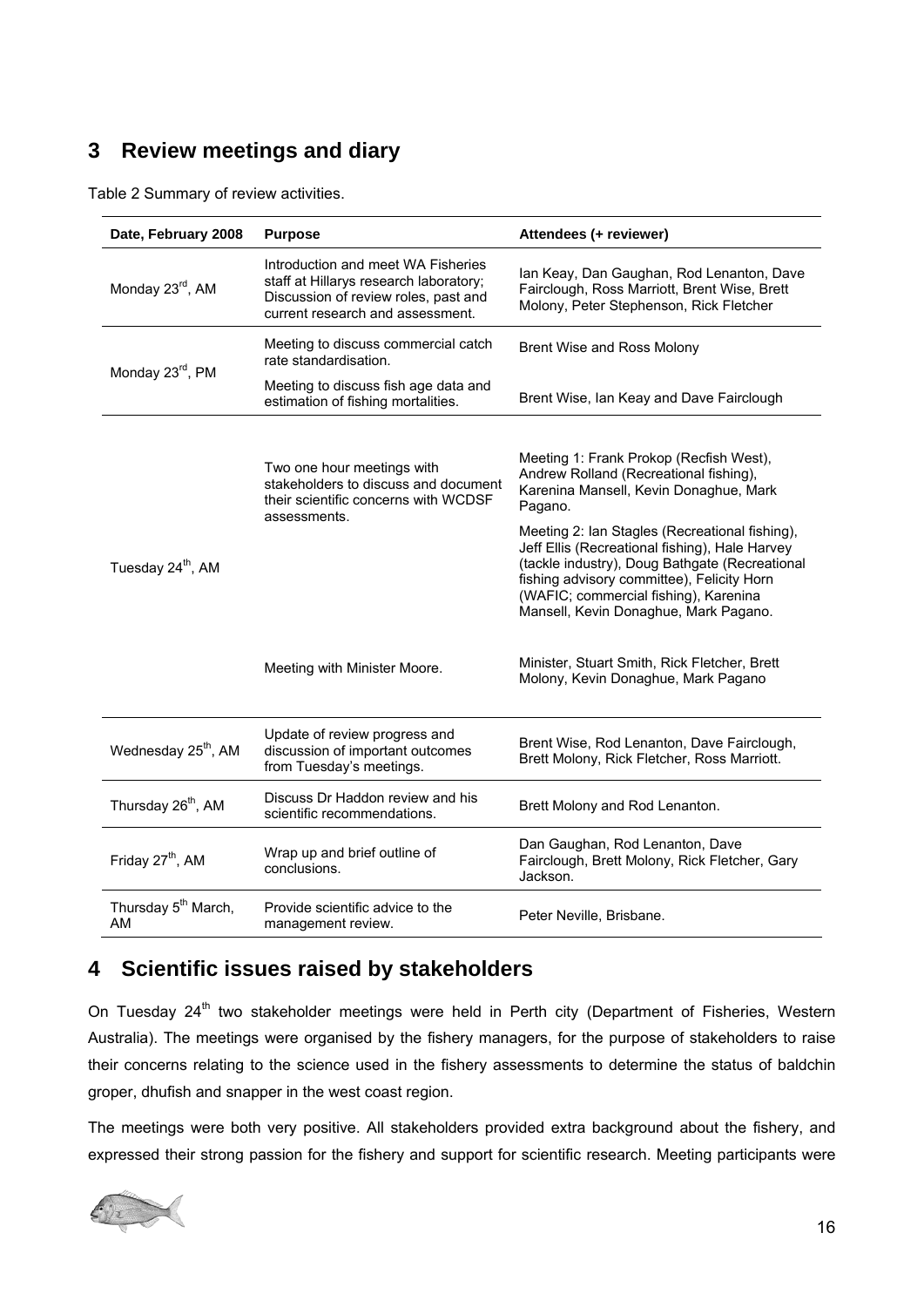<span id="page-16-0"></span>in general agreement that dhufish were overfished, with some mixed opinions about the level of over fishing on snapper. No comments were provided on Baldchin groper. In should be noted that the term 'overfished' and 'overfishing' implied here to summarise stakeholders comments refers only indicating a possible problem with the dhufish and snapper stocks and that their exploitable abundances are perceived to be below desired levels. They do not imply a collapse in the populations.

Most stakeholders meeting time centred on the validity, inferences and inconsistent reporting of recreational fish catch and effort estimates. These comments and concerns do not relate or impact on the fish aging or fishing mortality methods currently used to indicate the status of baldchin groper, dhufish and snapper. However, they are relevant for any future population age-structured assessment conditioned on catch or fishing effort. Review of the recreational fishing surveys was not a part of the terms of reference (section [7](#page-19-1)) and will be assessed separately through another independent scientific review (pers. comm. Brett Molony). Appendix 2 (section [9\)](#page-23-1) lists the issues raised throughout the stakeholder meetings.

# **5 References cited**

Allen, M., Sumpton, W., O'Neill, M.F., Courtney, A.J., Pine, B., 2006. Stochastic stock reduction analysis for assessment of the pink snapper (*Pagrus auratus*) fishery in Queensland. Department of Primary Industries and Fisheries, Queensland, project report QI06069, [http://www.dpi.qld.gov.au/cps/rde/dpi/hs.xsl/28\\_11066\\_ENA\\_HTML.htm](http://www.dpi.qld.gov.au/cps/rde/dpi/hs.xsl/28_11066_ENA_HTML.htm), p. 51.

Bishop, J., Venables, W.N., Dichmont, C.M., Sterling, D.J., 2008. Standardizing catch rates: is logbook information by itself enough? Ices Journal of Marine Science 65, 255-266.

Brown, J., 2001. Designs for environmental monitoring. Biomathematics Research Centre, University of Canterbury, New Zealand, p. 39.

Cox, S.P., 2000. Angling quality, effort response, and exploitation in recreational fisheries. PhD Thesis, The University Of British Columbia.

Fairclough, D., 2005. The biology of four tuskfish species (Choerodon: Labridae) in Western Australia., PhD Thesis. Murdoch University.

Fairclough, D., 2009, Draft only. Assessment of the status of the stocks of indicators species in the West Coast Demersal Scalefish Fishery 2007/08. Department of Fisheries, Western Australia, p. 17.

Fisheries, D.o., 2009. PROTECTING OUR FISH FOR THE FUTURE – WEST COAST, New rules for managing the recreational catch of demersal scalefish in the west coast bioregion. Department of Fisheries, Western Australia, , [http://www.fish.wa.gov.au/docs/pub/WestCoastDemersal/management.php.](http://www.fish.wa.gov.au/docs/pub/WestCoastDemersal/management.php)

Haddon, M., 2007. Review of the West Coast Demersal Scalefish Fishery: Dhufish, Pink Snapper, Baldchin Groper and Breaksea Cod. Tasmanian Aquaculture and Fisheries Institute, University of Tasmania, p. 26.

Hesp, S.A., Potter, I.C., 2000. Determination of the biological parameters required for managing the fishery of West Australian dhufish. Final report to the Fisheries Research and Development Corporation, Project No. 96/103. Department of Fisheries, Western Australia, p. 54.

Hesp, S.A., Potter, I.C., Hall, N.G., 2002. Age and size composition, growth rate, reproductive biology, and habitats of the West Australian dhufish (Glaucosoma hebraicum) and their relevance to the management of this species. Fishery Bulletin 100, 214-227.

Hilborn, R., Walters, C.J., 1992. Quantitative fisheries stock assessment: choice, dynamics and uncertainity. Chapman and Hall.

Lenanton, R., StJohn, J., Keay, I., Wakefield, C., Jackson, G., Wise, B., Gaughan, D., (Editors), 2009a. Spatial scales of exploitation among populations of demersal scalefish: implications for management. Part 2: Stock structure and biology of two indicator species, West Australian dhufish (Glaucosoma hebraicum) and pink snapper (Pagrus auratus), in the West Coast Bioregion. Final report to Fisheries Research and Development Corporation on Project No. 2003/052 (Subject to FRDC approval). Fisheries Research Report No. 174, Department of Fisheries, Western Australia, p. 142.

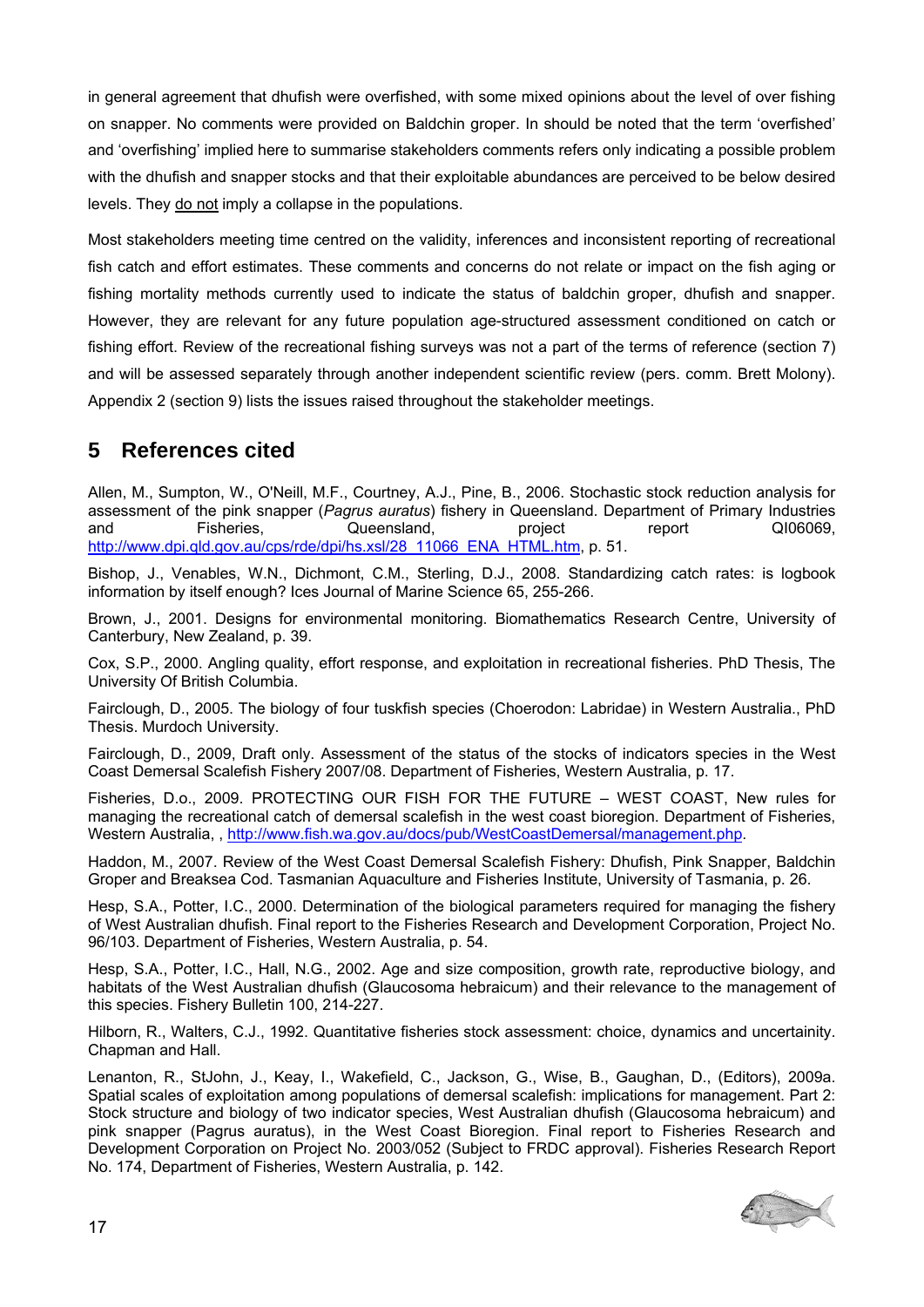Lenanton, R., Wise, B., St John, J., Keay, I., Gaughan, D., (Editors), 2009b. Maximising survival of released undersize west coast reef fish. Draft final report (July 2008) to Fisheries Research and Development Corporation on Project No. 2000/194 (Subject to FRDC approval). Fisheries Research Report, Department of Fisheries, Western Australia, p. 134.

Mackie, M., McCauley, R., Gill, H., Gaughan, D., 2009. Management and Monitoring of Fish Spawning Aggregations within the West Coast Bioregion of Western Australia. Draft final report (December 2008) to Fisheries Research and Development Corporation on Project No. 2004/051 (Subject to FRDC approval). Fisheries Research Report, Department of Fisheries, Western Australia.

Mayer, D., Roy, D., Robins, J., Halliday, I., Sellin, M., 2005. Modelling zero-inflated fish counts in estuaries - A comparison of alternate statistical distributions. In: Zerger, A., Argent, R.s (Eds.), MODSIM 2005 International Congress on Modelling and Simulation. Modelling and Simulation Society of Australia and New Zealand., pp. 2581-2587.

Myers, R.A., Bowen, K.G., Barrowman, N.J., 1999. Maximum reproductive rate of fish at low population sizes. Can. J. Fish. Aquat. Sci. 56, 2404-2419.

Myers, R.A., Hoenig, J.M., 1997. Direct estimates of gear selectivity from multiple tagging experiments. Can. J. Fish. Aquat. Sci. 54, 1-9.

Nardi, K., Newman, S.J., Moran, M.J., Jones, G.P., 2006. Vital demographic statistics and management of the baldchin groper (Choerodon rubescens) from the Houtman Abrolhos Islands. Mar. Freshw. Res. 57, 485- 496.

O'Neill, M.F., Courtney, A.J., Turnbull, C.T., Good, N.M., Yeomans, K.M., Smith, J.S., Shootingstar, C., 2003. Comparison of relative fishing power between different sectors of the Queensland trawl fishery, Australia. pp. 309-321.

O'Neill, M.F., Faddy, M.J., 2003. Use of binary and truncated negative binomial modelling in the analysis of recreational catch data. Fisheries Research 60, 471-477.

O'Neill, M.F., Leigh, G.M., 2007. Fishing power increases continue in Queensland's east coast trawl fishery, Australia. Fisheries Research 85, 84-92.

Post, J.R., Sullivan, M., Cox, S., Lester, N.P., Walters, C.J., Parkinson, E.A., Paul, A.J., Jackson, L., Shuter, B.J., 2002. Canada's recreational fisheries: the invisible collapse? Fisheries (Bethesda) 27, 6-17.

Skalski, J.R., 1990. A design for long term status and trends monitoring. Journal of Environmental Management 30, 139-144.

Smith, A., 1994. Managment Strategy Evaluation — The light on the hill. Australian Society for Fish BIology Proceedings Population Dynamics for Fisheries Managment, 249-253.

Sumpton, W., O'Neill, M.F., 2004. Monitoring requirements for the management of Spanish mackerel (*Scomberomorus commerson*) in Queensland. Department of Primary Industries and Fisheries, Queensland, Project report QI04026, p. 34.

Wakefield, C.B., 2009, Draft manuscript. Recruitment variability and natural mortality of juvenile snapper (Pagrus auratus, Sparidae) from a marine embayment on the lower west coast of Australia. Department of Fisheries, Western Australia, p. 26.

Walters, C., Cox, S., 1999. Maintaining quality in recreational fisheries: how success breeds failure in the management of open-access fisheries. In T. J. Pitcher, eds. Evaluating the benefits of recreational fisheries. The Fisheries Centre, University of British Columbia, Vancouver, British Columbia., pp. 22-29.

Walters, C.J., Martell, S.J.D., 2004. Fisheries ecology and management. Princeton University Press.

Walters, C.J., Martell, S.J.D., Korman, J., 2006. A stochastic approach to stock reduction analysis. Can. J. Fish. Aquat. Sci. 63, 212-223.

Wise, B.S., St John, J., Lenanton, R.C., (Editors), 2007. Spatial scales of exploitation among populations of demersal scalefish: implications for management. Part 1: Stock status of the key indicator species for the demersal scalefish fishery in the West Coast Bioregion. Final report to Fisheries Research and Development Corporation on Project No. 2003/052. Fisheries Research Report No. 163, Department of Fisheries, Western Australia, p. 130.

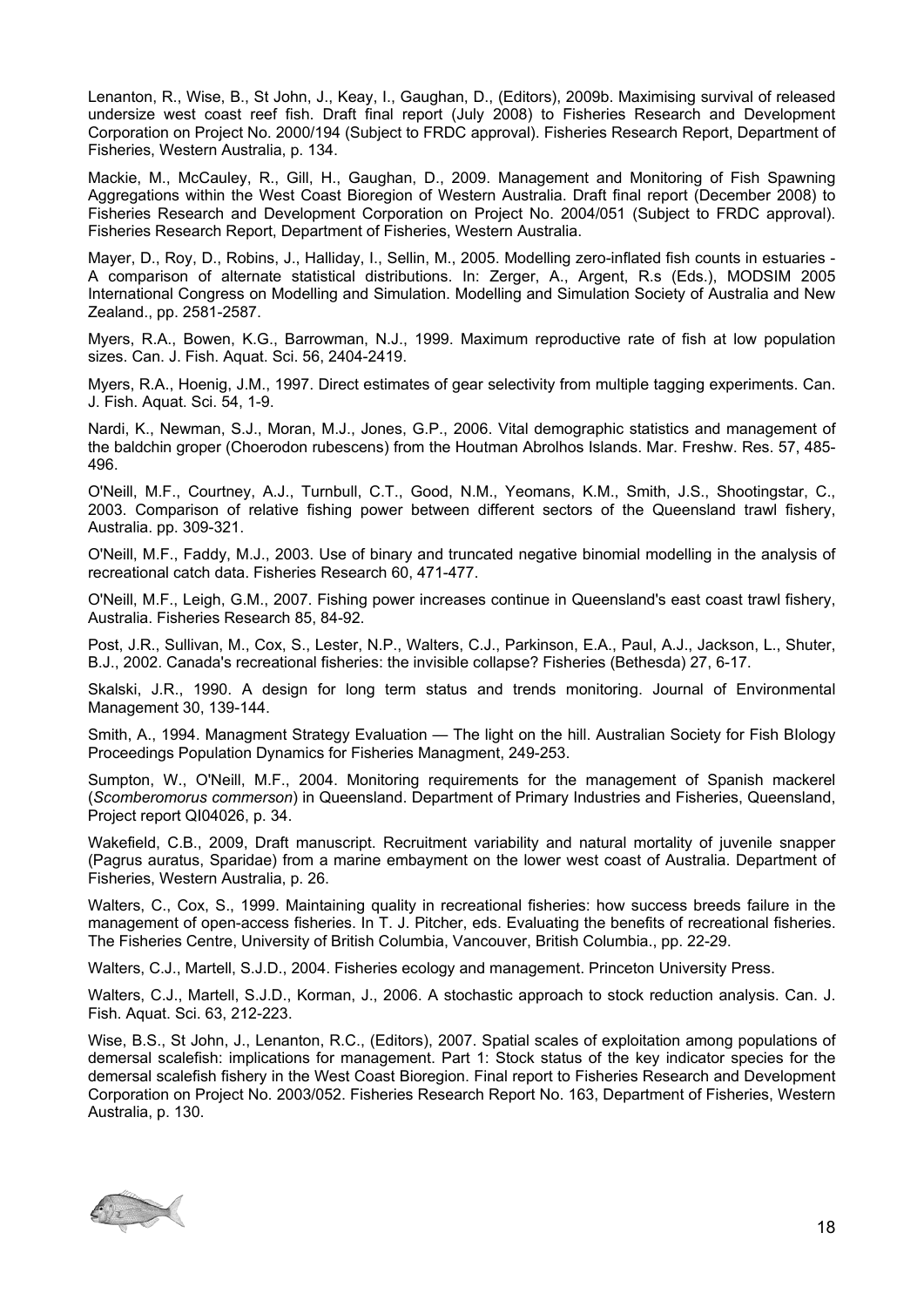### <span id="page-18-0"></span>**6 Documents provided to the review**

- Fairclough, D., 2009, Draft only. Assessment of the status of the stocks of indicators species in the West Coast Demersal Scalefish Fishery 2007/08. Department of Fisheries, Western Australia, p. 17.
- Lenanton, R., J. StJohn, et al. (2009). Spatial scales of exploitation among populations of demersal scalefish: implications for management. Part 2: Stock structure and biology of two indicator species, West Australian dhufish (Glaucosoma hebraicum) and pink snapper (Pagrus auratus), in the West Coast Bioregion, Final report to Fisheries Research and Development Corporation on Project No. 2003/052 (Subject to FRDC approval). Fisheries Research Report No. 174, Department of Fisheries, Western Australia**:** 142.
- Lenanton, R., B. Wise, et al. (2009). Maximising survival of released undersize west coast reef fish., Draft final report (July 2008) to Fisheries Research and Development Corporation on Project No. 2000/194 (Subject to FRDC approval). Fisheries Research Report, Department of Fisheries, Western Australia**:**  134.
- Mackie, M., R. McCauley, et al. (2009). Management and Monitoring of Fish Spawning Aggregations within the West Coast Bioregion of Western Australia, Draft final report (December 2008) to Fisheries Research and Development Corporation on Project No. 2004/051 (Subject to FRDC approval). Fisheries Research Report, Department of Fisheries, Western Australia.
- Marriott, R.J., 2007. Calculating indices of abundance from commercial catch and effort data. Notes provided to the Dr Malcolm Haddon review. Department of Fisheries, Western Australia, p. 32.
- Marriott, R.J., Wise, B., St John, J. (Eds.), 2009, Draft manuscript. Historical changes in fishing efficency for the west coast demersal scalefish fishery, Western Australia: implications for assessment and management. Department of Fisheries, Western Australia.
- Wakefield, C.B., 2009, Draft manuscript. Recruitment variability and natural mortality of juvenile snapper (Pagrus auratus, Sparidae) from a marine embayment on the lower west coast of Australia. Department of Fisheries, Western Australia, p. 26.
- Wakefield, C.B., Johnston, D.J., Harris, D.C., Lewis, P., 2009, Confidential draft. An assessment of the potential impacts of the Kwinana Quays development on the marina fauna in Cockburn Sound. Part 1: Developing methods and preliminary assessment of the important biological aspects of key species. Department of Fisheries, Western Australia, p. 116.
- Wise, B. S., J. St John, et al. (2007). Spatial scales of exploitation among populations of demersal scalefish: implications for management. Part 1: Stock status of the key indicator species for the demersal scalefish fishery in the West Coast Bioregion., Final report to Fisheries Research and Development Corporation on Project No. 2003/052. Fisheries Research Report No. 163, Department of Fisheries, Western Australia**:** 130.

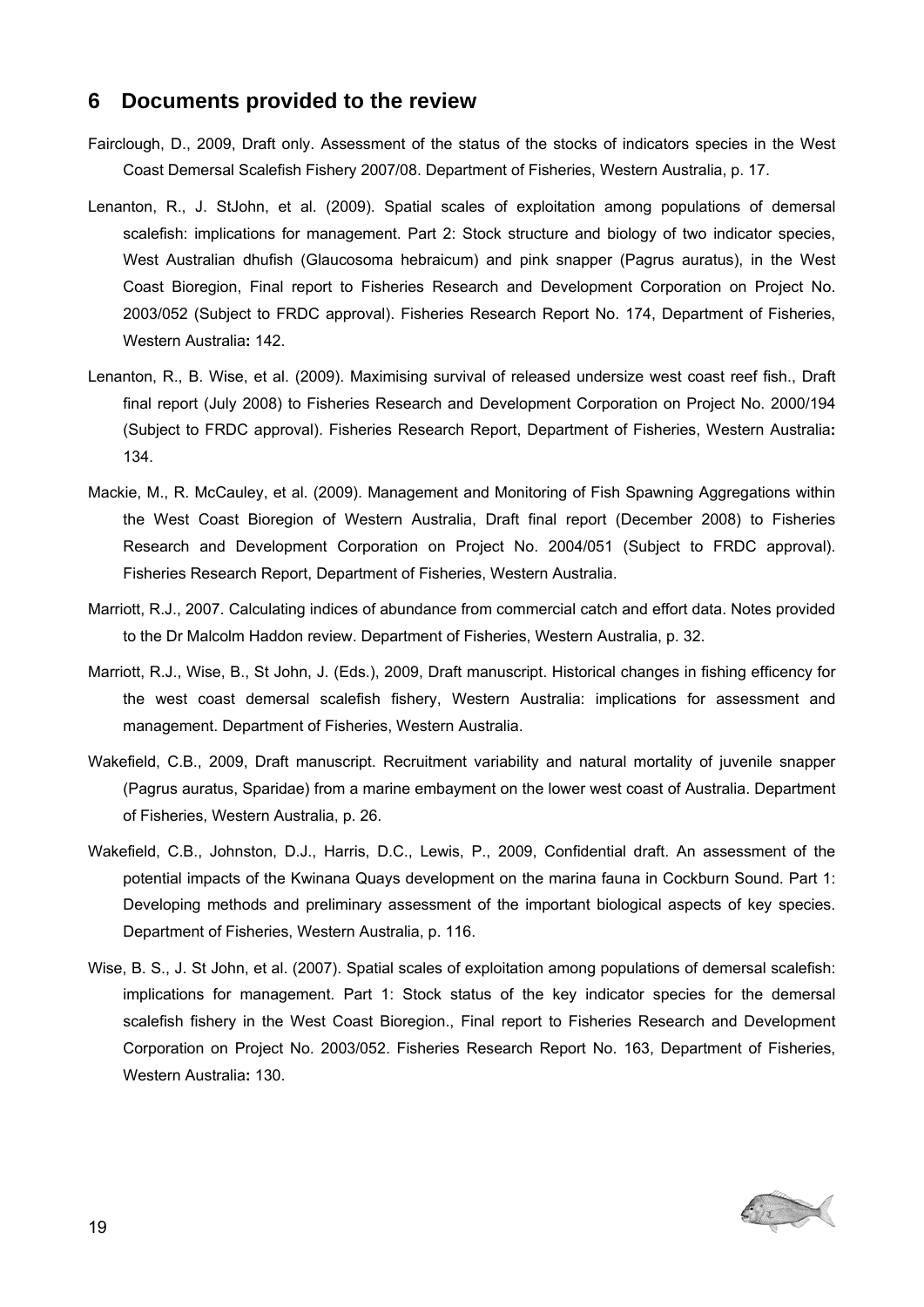# <span id="page-19-1"></span><span id="page-19-0"></span>**7 Terms of reference**

To provide advice as to the soundness of the previous and current assessments of the status of west coast demersal finfish stocks by the Department of Fisheries Research Division by:

- further reviewing the data underlying relevant Fisheries reports and providing comment on the peer review outcomes of Dr Malcolm Haddon and assess the degree to which any recommendations outlined in the Haddon review have been implemented;
- reviewing all additional research generated by the Department of Fisheries, and commenting as to the affect these may have on any stock status advice, in particular:
	- i. a recent study on the biology and ecology of dhufish and pink snapper funded by to the Fisheries Research and Development Corporation;
	- ii. new age-frequency information for dhufish, pink snapper and baldchin groper from samples collected in 2007/08; and
	- iii. a new estimate of fishing mortality for dhufish and pink snapper based on 2007/08 age data; and
- To provide any additional scientific advice that may be useful to the person undertaking the management review.

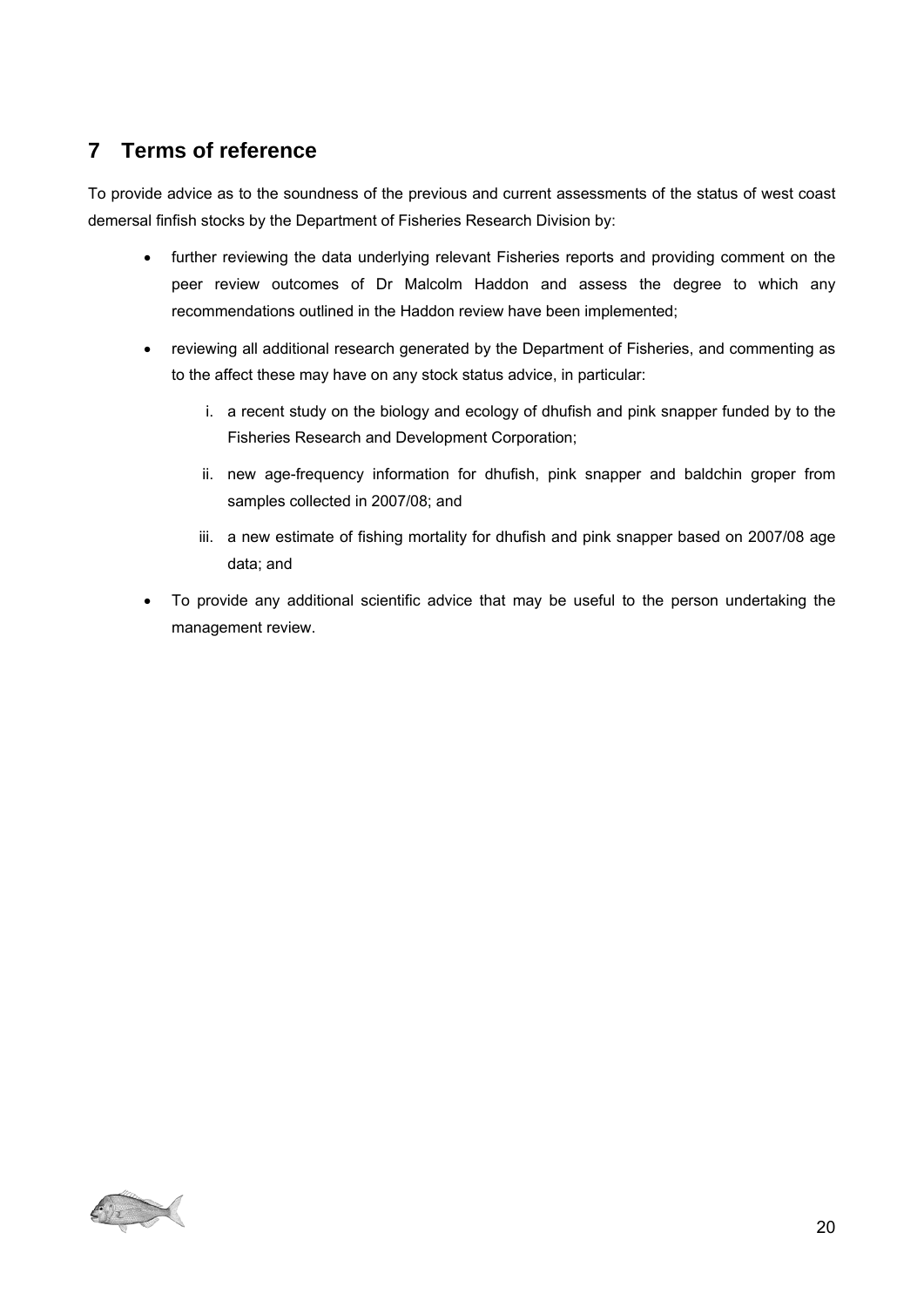# <span id="page-20-1"></span><span id="page-20-0"></span>**8 Appendix 1: Snapper catch curve estimates of total mortality (Z)**

#### 82 TABULATE [PRINT=totals; CLASSIFICATION=fiscal\_year,zone,sector; MARGINS=no] n

Total number of fish analysed between age classes 5 and 15; Important to note sample sizes for interpreting Z estimates below.

|                  | sector   | Commercial | Recreational |
|------------------|----------|------------|--------------|
| fiscal year      | zone     |            |              |
| $2007/08 = 2008$ | Kalbarri | 160.0      | 118.0        |
|                  | Metro    | 71.0       | 84.0         |
|                  | Mid      | 184.0      | 219.0        |
|                  | South    | 21.0       | 51.0         |

#### Regression analysis

Response variate: logp

Fitted terms: fiscal\_year.zone.sector + age.fiscal\_year.zone.sector

#### Summary of analysis

| Source     | d.f. | S.S.   | m.s.   | v.r.  | F pr. |
|------------|------|--------|--------|-------|-------|
| Regression | 15   | 73.98  | 4.9322 | 16.28 | < 001 |
| Residual   | 46   | 13.94  | 0.3030 |       |       |
| Total      | 61   | 87.92  | 1.4413 |       |       |
| Change     | -8   | -64.66 | 8.0819 | 26.67 | < 001 |

Percentage variance accounted for 79.0 Percentage sum of squares accounted for 84.1 Adjusted r-squared statistic 0.790 R-squared statistic 0.841 Standard error of observations is estimated to be 0.550. Dispersion parameter is estimated to be 0.303. Akaike information criterion is estimated to be 195. Schwarz information criterion is estimated to be 229.

#### Estimates of parameters

| Parameter                                                | estimate  | s.e.   | t(46)   | t pr.   |
|----------------------------------------------------------|-----------|--------|---------|---------|
| Regression intercepts:                                   |           |        |         |         |
| fiscal year 2008 .zone Kalbarri .sector Commercial       |           |        |         |         |
|                                                          | 0.981     | 0.665  | 1.47    | 0.147   |
| fiscal year 2008 .zone Kalbarri .sector Recreational     |           |        |         |         |
|                                                          | 0.836     | 0.612  | 1.36    | 0.179   |
| fiscal_year 2008 .zone Metro .sector Commercial          | $-0.122$  | 0.700  | $-0.17$ | 0.863   |
| fiscal_year 2008 .zone Metro .sector Recreational        |           |        |         |         |
|                                                          | 0.726     | 0.858  | 0.85    | 0.402   |
| fiscal year 2008 .zone Mid .sector Commercial            |           |        |         |         |
|                                                          | 3.638     | 0.858  | 4.24    | < 0.001 |
| fiscal year 2008 .zone Mid .sector Recreational          |           |        |         |         |
|                                                          | 0.921     | 0.632  | 1.46    | 0.152   |
| fiscal year 2008 .zone South .sector Commercial          |           |        |         |         |
| fiscal year 2008 .zone South .sector Recreational        | $-1.414$  | 0.756  | $-1.87$ | 0.068   |
|                                                          | $-0.758$  | 0.787  | $-0.96$ | 0.341   |
|                                                          |           |        |         |         |
| Regression estimates of Z:                               |           |        |         |         |
| age.fiscal_year 2008 .zone Kalbarri .sector Commercial   |           |        |         |         |
|                                                          | $-0.4425$ | 0.0711 | $-6.23$ | < 0.001 |
| age.fiscal_year 2008 .zone Kalbarri .sector Recreational |           |        |         |         |
|                                                          | $-0.4050$ | 0.0636 | $-6.37$ | < 0.001 |
|                                                          |           |        |         |         |

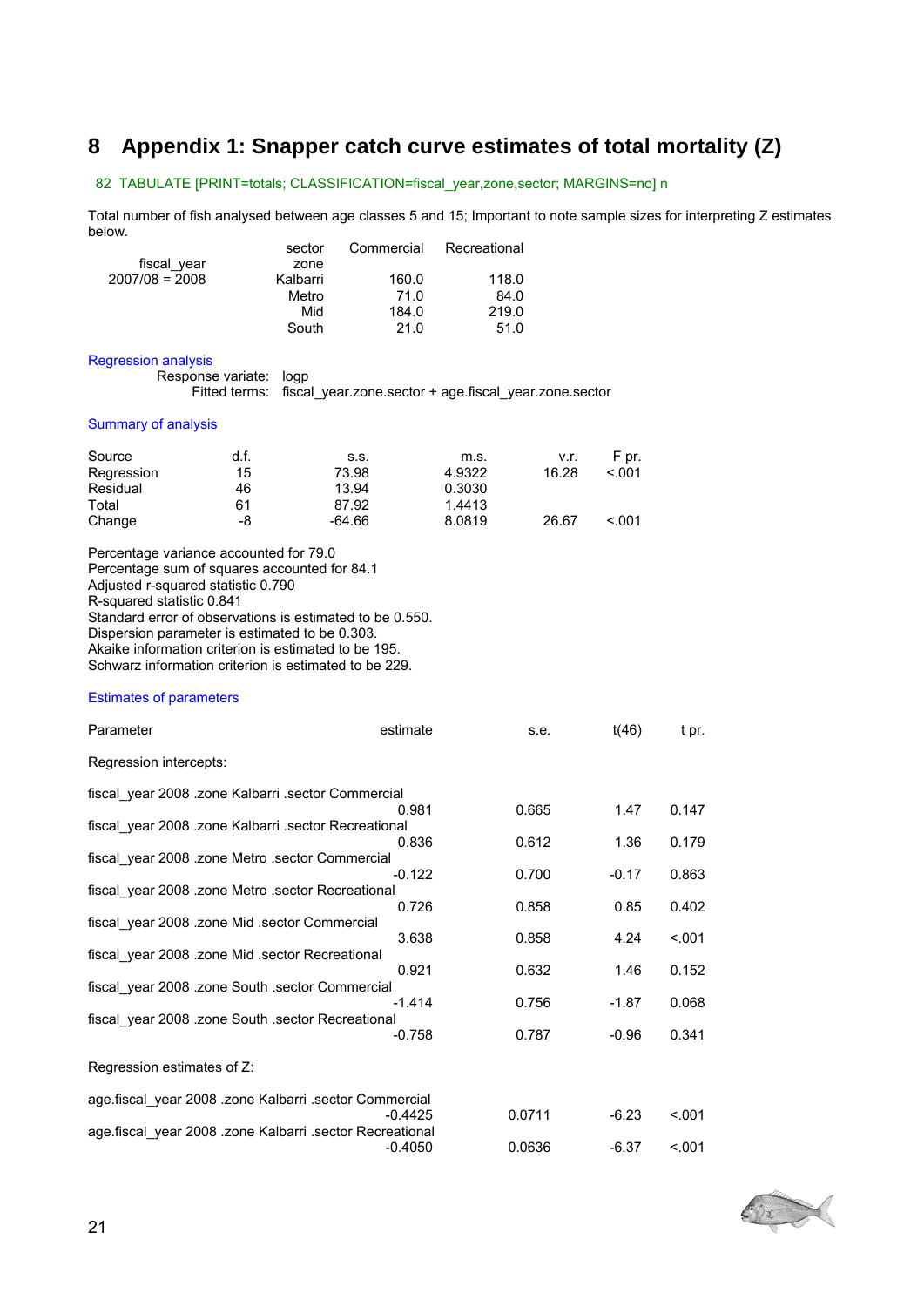| age.fiscal year 2008 .zone Metro .sector Commercial   |        |         |        |  |
|-------------------------------------------------------|--------|---------|--------|--|
| $-0.2770$                                             | 0.0779 | $-3.55$ | < 0.01 |  |
| age fiscal year 2008 .zone Metro .sector Recreational |        |         |        |  |
| $-0.375$                                              | 0.104  | $-3.61$ | < 0.01 |  |
| age fiscal year 2008 .zone Mid .sector Commercial     |        |         |        |  |
| $-0.841$                                              | 0.104  | $-8.09$ | < 0.01 |  |
| age fiscal year 2008 .zone Mid .sector Recreational   |        |         |        |  |
| $-0.4162$                                             | 0.0663 | $-6.28$ | < 0.01 |  |
| age fiscal year 2008 .zone South sector Commercial    |        |         |        |  |
| $-0.0783$                                             | 0.0877 | $-0.89$ | 0.376  |  |
| age fiscal year 2008 .zone South .sector Recreational |        |         |        |  |
| $-0.1578$                                             | 0.0932 | $-1.69$ | 0.097  |  |
|                                                       |        |         |        |  |

### Accumulated analysis of variance

| Change<br>- Constant          | d.f.<br>-1 | S.S.<br>-424.0094 | m.s.<br>424.0094 | v.r.<br>1399.35 | F pr.<br>< 0.01 |
|-------------------------------|------------|-------------------|------------------|-----------------|-----------------|
| + fiscal year.zone.sector     |            | 433.3369          | 54.1671          | 178.77          | < 0.01          |
| + age.fiscal year.zone.sector |            | 64.6552           | 8.0819           | 26.67           | < 0.01          |
| Residual                      | 46         | 13.9382           | 0.3030           |                 |                 |
| Total                         | 61         | 87.9209           | 1.4413           |                 |                 |

### 81 RWALD

#### Wald tests for dropping terms

| Ferm                    | Wald statistic | d.f. | F statistic | F pr. |
|-------------------------|----------------|------|-------------|-------|
| fiscal year.zone.sector | 29.33          |      | 3.67        | 0.002 |

Residual d.f. 46



Figure 3 Residuals plots

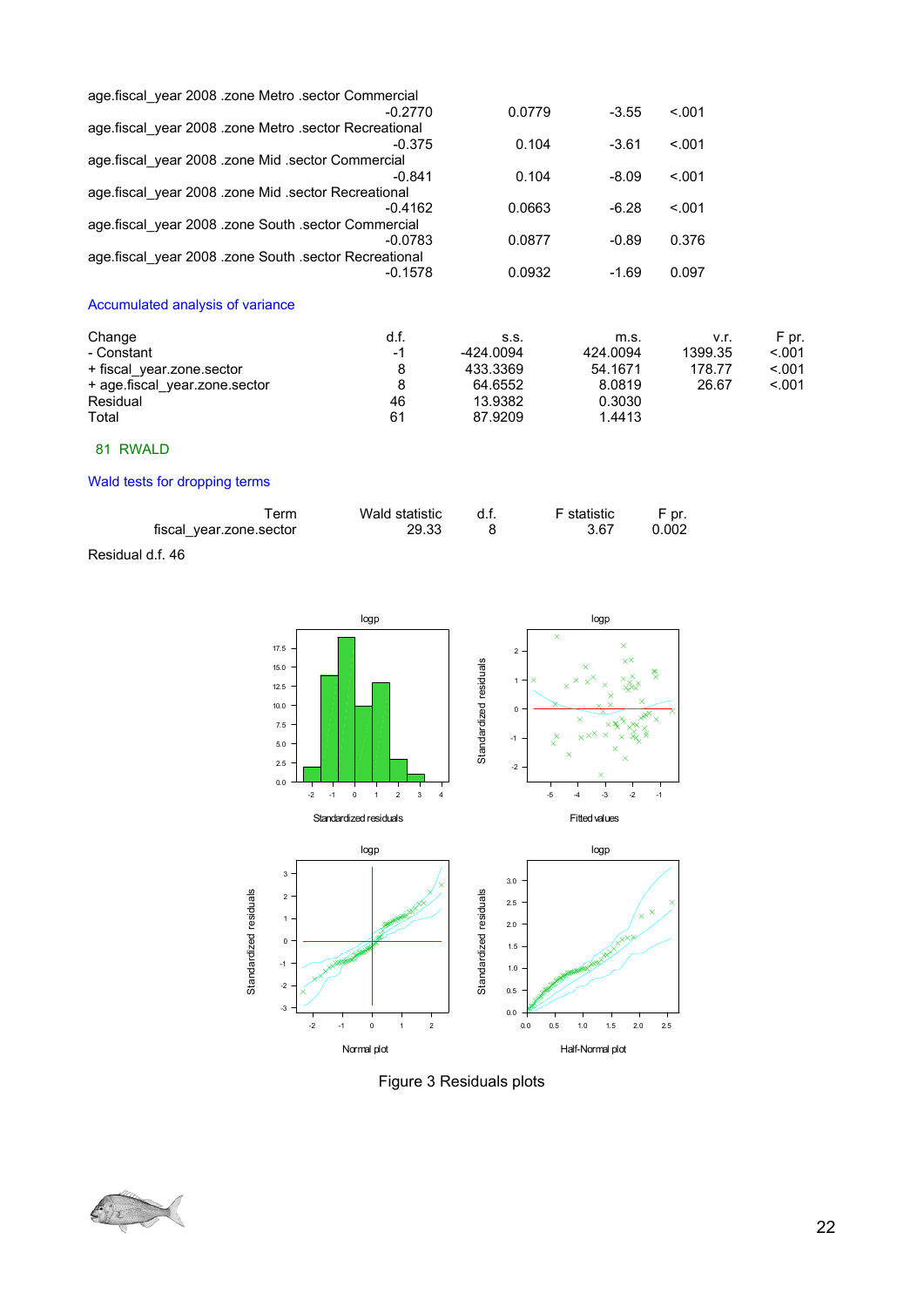

Figure 4 Plot of age vs log(proportions); circles=commercial, crosses=recreational.